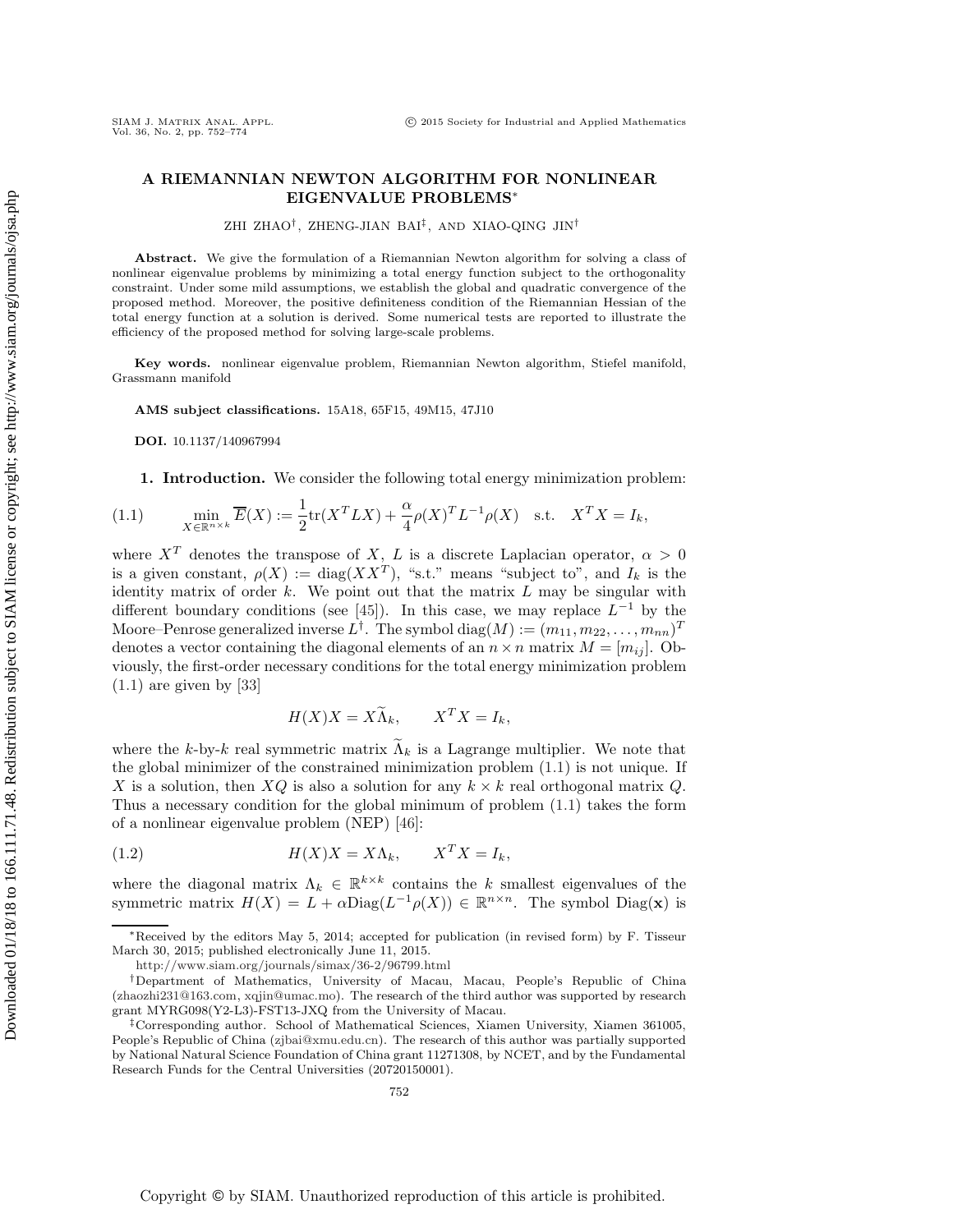a diagonal matrix with a vector **x** on its diagonal. Note that the meaning of the notation diag( $\cdot$ ) is different from that of the notation Diag( $\cdot$ ).

The total energy minimization problem  $(1.1)$  is a simplified version of the Hartree– Fock (HF) total energy minimization problem and the Kohn–Sham (KS) total energy minimization problem in electronic structure calculations (see, for instance, [\[30,](#page-22-3) [38,](#page-22-4) [44,](#page-22-5) [45\]](#page-22-0)). Moreover, the NEP [\(1.2\)](#page-0-1) is a simplified version of the associated HF and KS equations. The self-consistent field (SCF) iteration is widely used for solving the HF and KS equations, which calculates the k smallest eigenvalues and associated eigenvectors of the NEP [\(1.2\)](#page-0-1) iteratively: Given the current iterate  $X^j$ , compute  $X^{j+1}$ such that

$$
H(X^{j})X^{j+1} = X^{j+1}\Lambda_k^{j+1} \quad \text{and} \quad (X^{j+1})^{T}X^{j+1} = I_k,
$$

where  $\Lambda_k^{j+1}$  contains the k smallest eigenvalues of  $H(X^j)$ . However, the original version of the SCF iteration often fails to converge [\[11\]](#page-21-0). In past decades, different heuristics were developed to accelerate and stabilize the SCF iteration [\[24,](#page-22-6) [25\]](#page-22-7). On the convergence of the SCF iteration, one may refer to [\[13,](#page-21-1) [27,](#page-22-8) [46\]](#page-22-2). In [\[45\]](#page-22-0), the SCF iteration is used as an indirect way to solve problem  $(1.1)$  by minimizing a sequence of quadratic surrogate functions.

There are several recent optimization methods for solving the minimization problem [\(1.1\)](#page-0-0) directly [\[5,](#page-21-2) [7,](#page-21-3) [25,](#page-22-7) [26,](#page-22-9) [32,](#page-22-10) [34,](#page-22-11) [35,](#page-22-12) [40,](#page-22-13) [41\]](#page-22-14). Because of the orthogonality constraint  $X^T X = I_k$ , those methods only use the gradient of the total energy and often converge slowly. In [\[44\]](#page-22-5), a constrained optimization algorithm is proposed for minimizing the total energy by projecting the total energy into a sequence of subspaces and seeking the minimum point of the total energy over each subspace. In [\[42\]](#page-22-15), a projected gradient-type method is given for minimizing a general function with the orthogonality constraint. In [\[16\]](#page-21-4), Newton's method and the conjugate gradient (CG) method are developed on the Grassmann and Stiefel manifolds. In [\[28\]](#page-22-16), a modified steepest descent–type method with Armijo's line search and a modified Newton method are presented on the Grassmann and Stiefel manifolds. Also, in [\[31\]](#page-22-17), linesearch, trust region, and Newton algorithms are well-studied on matrix manifolds. The SCF iteration with various trust region techniques is employed to minimize the total energy [\[17,](#page-21-5) [18,](#page-21-6) [39,](#page-22-18) [45\]](#page-22-0). In [\[19\]](#page-21-7), a Newton method is presented for solving a class of NEPs arising from electronic structure calculation, which is efficient only for small-scale problems.

In this paper, we propose a Riemannian Newton algorithm for solving the total energy minimization problem [\(1.1\)](#page-0-0) over the Grassmann manifold related to the Stiefel manifold St $(k, n) := \{X \in \mathbb{R}^{n \times k} \mid X^T X = I_k\}.$  This is sparked by two recent papers, [\[27\]](#page-22-8) and [\[19\]](#page-21-7). In [\[27\]](#page-22-8), the convergence condition of the SCF iteration is related to the Hessian of the total energy. In [\[19\]](#page-21-7), the NEP is viewed as a system of nonlinear equations, and then a Newton method is used for solving it. Therefore, in this paper, we first construct the Grassmann manifold from the Stiefel manifold  $\text{St}(k, n)$  based on an orthogonal equivalence relation and a Riemannian metric. Then we propose a Riemannian Newton algorithm for solving problem [\(1.1\)](#page-0-0) over the Grassmann manifold. In particular, we combine the Riemannian Newton algorithm with the Riemannian line search technique. Sparked by [\[2,](#page-21-8) [16,](#page-21-4) [28\]](#page-22-16), we use the CG method [\[20,](#page-21-9) Algorithm 10.2.1] to solving each Newton equation inexactly, where we do not need the inversion of the Riemannian Hessian of the total energy function and thus the computational complexity is reduced. Also, the Riemannian line search guarantees that the proposed method will converge to a local minimum [\[28\]](#page-22-16).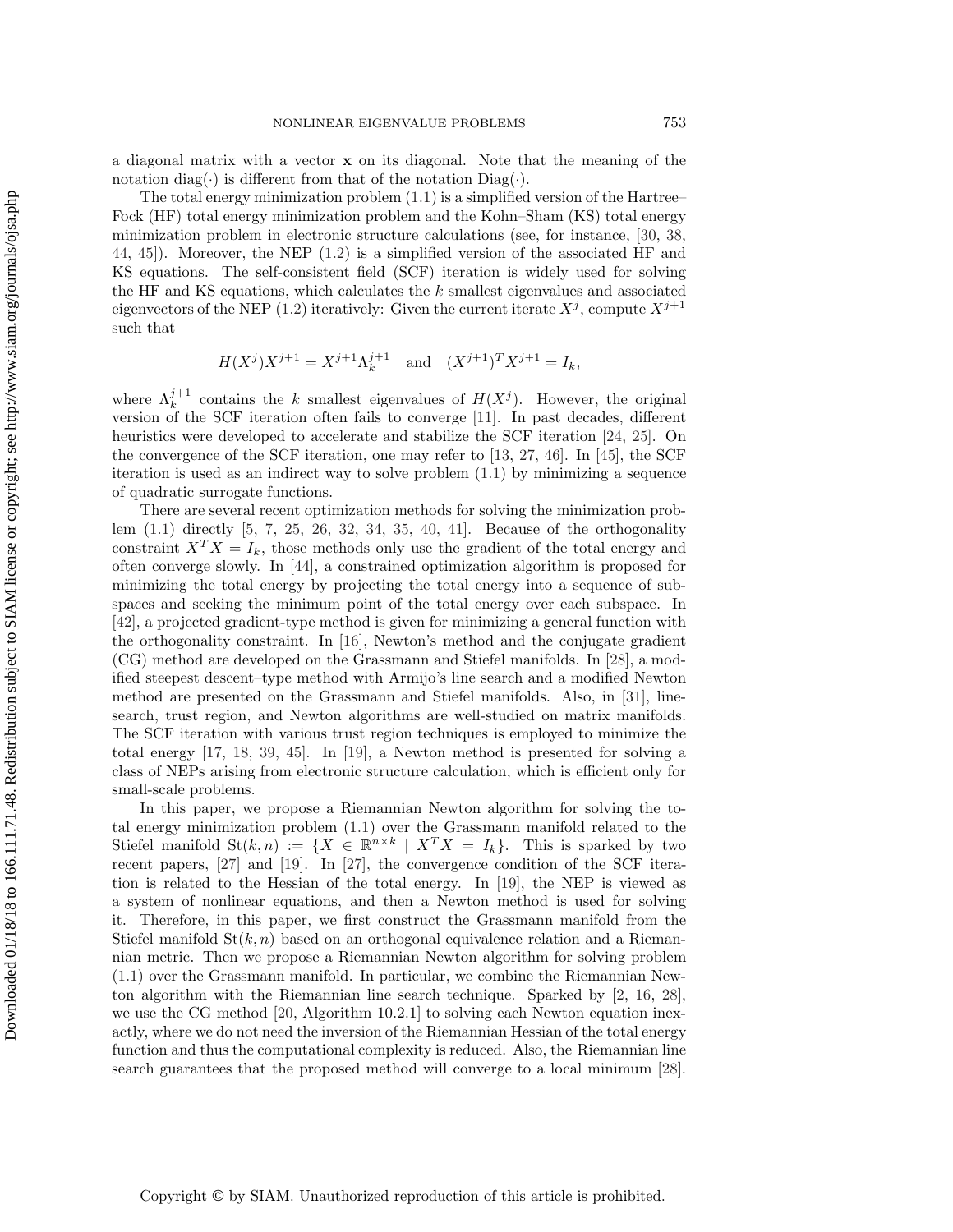Under some mild conditions, we show that the proposed Riemannian Newton algorithm converges globally and quadratically. Moreover, we give the positive definiteness condition of the Riemannian Hessian of the total energy function at a solution. Some numerical experiments are reported to demonstrate the efficiency of our method for solving large-scale problems.

The rest of this paper is organized as follows. In section [2](#page-2-0) we review some preliminary results on Riemannian manifolds. In section [3](#page-3-0) we present a Riemannian Newton algorithm for solving the minimization problem [\(1.1\)](#page-0-0) over the Grassmann manifold related to the Stiefel manifold  $St(k, n)$ . In section [4](#page-8-0) we give a convergence analysis. In section [5](#page-14-0) we investigate the positive definiteness condition of the Riemannian Hessian of the total energy function in problem [\(1.1\)](#page-0-0) over the Grassmann manifold. In section [6](#page-16-0) we report some numerical results, and finally we give some concluding remarks in section [7.](#page-20-0)

<span id="page-2-0"></span>**2. Preliminaries.** In this section, we recall some basic concepts and results on Riemannian manifolds [\[1,](#page-21-10) [2\]](#page-21-8). Let M be a d-dimensional manifold. Let  $\mathcal{R}_x(\mathcal{M})$  be the set of all smooth real-valued functions defined on a neighborhood of a point  $x \in \mathcal{M}$ . A tangent vector  $\xi_x$  to M at x is defined as a mapping from  $\mathcal{R}_x(\mathcal{M})$  to R such that

$$
\xi_x f = \dot{\gamma}(0) f := \frac{d(f(\gamma(t)))}{dt}\bigg|_{t=0} \quad \forall f \in \mathcal{R}_x(\mathcal{M})
$$

for some smooth curve  $\gamma$  on M with  $\gamma(0) = x$ . The tangent space  $T_x\mathcal{M}$  to M at x consists of all tangent vectors to  $\mathcal M$  at x. Denote by T $\mathcal M$  the tangent bundle of  $\mathcal M$ :

$$
T\mathcal{M} := \bigcup_{x \in \mathcal{M}} T_x \mathcal{M}.
$$

A vector field on M is a smooth function  $\xi : \mathcal{M} \to T\mathcal{M}$  such that  $\xi(x) = \xi_x \in T_x\mathcal{M}$ for all  $x \in \mathcal{M}$ . A Riemannian metric g on M is a family of inner products,

$$
g_x: T_x\mathcal{M} \times T_x\mathcal{M} \to \mathbb{R}, \quad x \in \mathcal{M},
$$

where the inner product  $g_x(\cdot, \cdot)$  varies smoothly and induces a norm  $\|\xi_x\| = \sqrt{g_x(\xi_x, \xi_x)}$ on  $T_x\mathcal{M}$ . Thus,  $(\mathcal{M}, g)$  is a Riemannian manifold [\[2,](#page-21-8) p. 45].

Let M and L be two manifolds. Let  $G : \mathcal{M} \to \mathcal{L}$  be a smooth mapping. Then the differential DG(x) of G at  $x \in M$  is a mapping from  $T_x \mathcal{M}$  to  $T_{G(x)} \mathcal{L}$  such that

$$
DG(x)[\xi_x] \in T_{G(x)}\mathcal{L} \quad \forall \xi_x \in T_x\mathcal{M},
$$

where  $DG(x)[\xi_x]$  is a tangent vector to  $\mathcal L$  at  $G(x) \in \mathcal L$ , which is a mapping from  $\mathcal{R}_{G(x)}(\mathcal{L})$  to R defined by

$$
DG(x)[\xi_x]f = \xi_x(f \circ G) \quad \forall f \in \mathcal{R}_{G(x)}(\mathcal{L}).
$$

Given a Riemannian manifold  $(\mathcal{M}, g)$  with a Riemannian connection  $\nabla$  (see, for instance, [\[2,](#page-21-8) [10\]](#page-21-11)), let  $f : \mathcal{M} \to \mathbb{R}$  be a smooth function. Then the Riemannian gradient grad  $f(x)$  of f at  $x \in M$  is defined as the unique element in  $T_xM$  such that

$$
g_x(\text{grad } f(x), \xi_x) = Df(x)[\xi_x] \quad \forall \xi_x \in T_x \mathcal{M}.
$$

The Riemannian Hessian of f at  $x \in M$  is defined as the linear mapping from  $T_x \mathcal{M}$ to  $T_x\mathcal{M}$  such that [\[2,](#page-21-8) Definition 5.5.1],

Hess 
$$
f(x)[\xi_x] = \nabla_{\xi_x}
$$
 grad  $f(x) \quad \forall \xi_x \in T_x \mathcal{M}$ .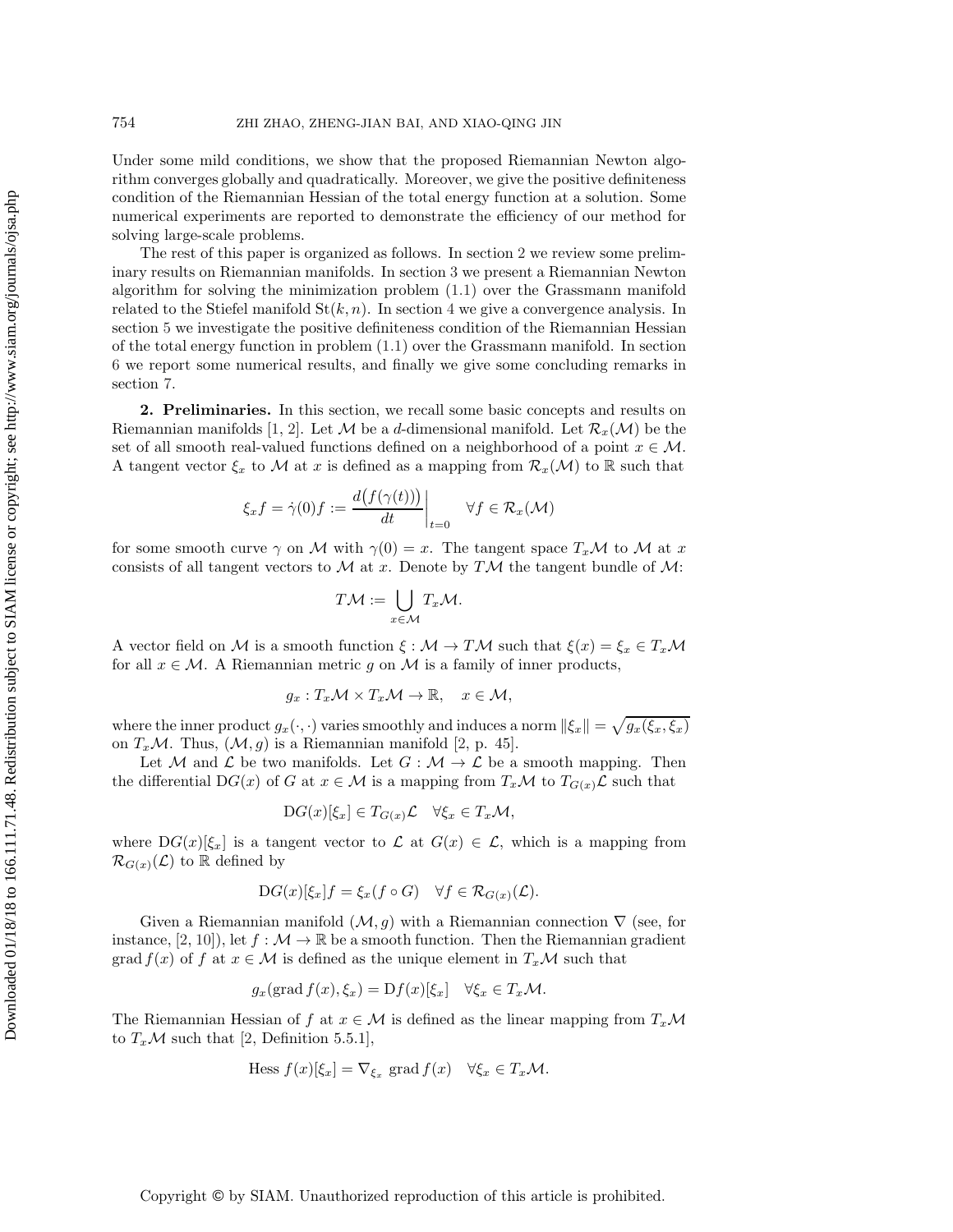The concept of retraction originally appeared in the field of algebraic topology [\[21\]](#page-21-12). Here, we adopt the following definition of retraction [\[2,](#page-21-8) [4,](#page-21-13) [37\]](#page-22-19).

Definition 2.1. *Let* M *be a manifold. Let* R *be a mapping from* TM *onto* M*.*

Let  $R_x$  denote the restriction of R to  $T_x\mathcal{M}$ . We say that R is a retraction on M if (i) R *is smooth,*

- (ii)  $R_x(0_X) = x$ *, where*  $0_X$  *is the origin of*  $T_x\mathcal{M}$ *,*
- (iii)  $DR_x(0_X) = id_{T_xM}$ , where  $id_{T_xM}$  is the *identity mapping on*  $T_xM$  with the *canonical identification*  $T_{0x}T_xM \simeq T_xM$ .

For a real-valued function f on the manifold  $\mathcal M$  and a retraction R on  $\mathcal M$ , we define the pullback  $\widehat{f}$  of  $f$  as the mapping from  $T\mathcal{M}$  to  $\mathbb R$  such that

(2.1) 
$$
\widehat{f}(\xi) = f(R(\xi)) \quad \forall \xi \in T\mathcal{M},
$$

and let  $f_x$  mean the restriction of  $f$  to  $T_xM$ , which is defined by

<span id="page-3-1"></span>
$$
\widehat{f}_x(\xi_x) = f(R_x(\xi_x)) \quad \forall \xi_x \in T_x \mathcal{M}.
$$

On the Riemannian distance to a nondegenerate local minimizer  $x^*$  of a smooth real-valued function f on  $(M, g)$ , we have the following lemma [\[2,](#page-21-8) Lemma 7.4.8].

<span id="page-3-3"></span>LEMMA 2.2. Let  $x^*$  ∈ M and let  $f : M \to \mathbb{R}$  be a  $C^2$  function (its first and second *derivatives are continuous*) *such that* grad  $f(x^*)=0$  *and* Hess $f(x^*)$  *is positive definite with maximal and minimal eigenvalues* λmax *and* λmin*. Then given two positive scalars*  $\tau_0, \tau_1$  with  $\tau_0 < \lambda_{\min}$  and  $\tau_1 > \lambda_{\max}$ , there exists a neighborhood  $\mathcal{N}(x^*)$  of  $x^*$  such *that*

$$
\tau_0 \operatorname{dist}(x^*, x) \le ||\operatorname{grad} f(x)|| \le \tau_1 \operatorname{dist}(x^*, x) \quad \forall x \in \mathcal{N}(x^*),
$$

*where* dist $(\cdot, \cdot)$  *means the Riemannian distance on*  $(\mathcal{M}, g)$  [\[2,](#page-21-8) p. 46]*.* 

On a relation between the Riemannian gradient of a smooth function  $f$  on  $\mathcal M$  at  $R_x(\xi)$  and the gradient of  $f_x$  at  $\xi \in T_x\mathcal{M}$  with  $\|\xi\| \leq \delta$  for some  $\delta > 0$ , we have the following special result [\[2,](#page-21-8) Lemma 7.4.9].

<span id="page-3-4"></span>Lemma 2.3. *Let* R *be a retraction on* M *and let* f *be a continuously differentiable cost function on* M. Then for any given  $x^* \in M$  and a scalar  $\tau_2 > 1$ , there exists a *neighborhood*  $\mathcal{N}(x^*)$  *of*  $x^*$  *and*  $\delta > 0$  *such that* 

<span id="page-3-2"></span>
$$
\|\operatorname{grad} f(R_x(\xi))\| \leq \tau_2 \|\operatorname{grad} f_x(\xi)\|
$$

<span id="page-3-0"></span>*for all*  $x \in \mathcal{N}(x^*)$  *and all*  $\xi \in T_x\mathcal{M}$  *with*  $\|\xi\| \leq \delta$ *, where*  $f$  *is defined as in* [\(2.1\)](#page-3-1)*.* 

**3. Riemannian Newton algorithm.** In this section, we propose a Riemannian Newton algorithm for solving the total energy minimization problem [\(1.1\)](#page-0-0). We first construct a Grassmann manifold from the Stiefel manifold  $St(k, n)$ . Then, based on the induced Grassmann manifold, we give a matrix-form Riemannian Newton algorithm for solving problem [\(1.1\)](#page-0-0).

**3.1. The Grassmann manifold.** We observe the fact that the function  $\overline{E}$ :  $St(k, n) \to \mathbb{R}$  defined in problem [\(1.1\)](#page-0-0) is such that for any given  $\overline{X} \in St(k, n)$ ,  $\overline{E}(\overline{X}) = \overline{E}(\overline{X}Q)$  for all  $Q \in O_k$ , where  $O_k$  is the set of all  $k \times k$  orthogonal matrices. Thus, the global minimizer of problem [\(1.1\)](#page-0-0) is not unique and is not isolated. The Riemannian Hessian of  $\overline{E}$  must be singular, which causes trouble for applying a Riemannian Newton algorithm to problem [\(1.1\)](#page-0-0). To overcome this difficulty, we construct a Grassmann manifold Q from the Stiefel manifold  $S_t(k, n)$  under the operation of orthogonal group  $O_k$ . We define a quotient manifold by

$$
(3.1) \tQ := \text{St}(k, n) / O_k,
$$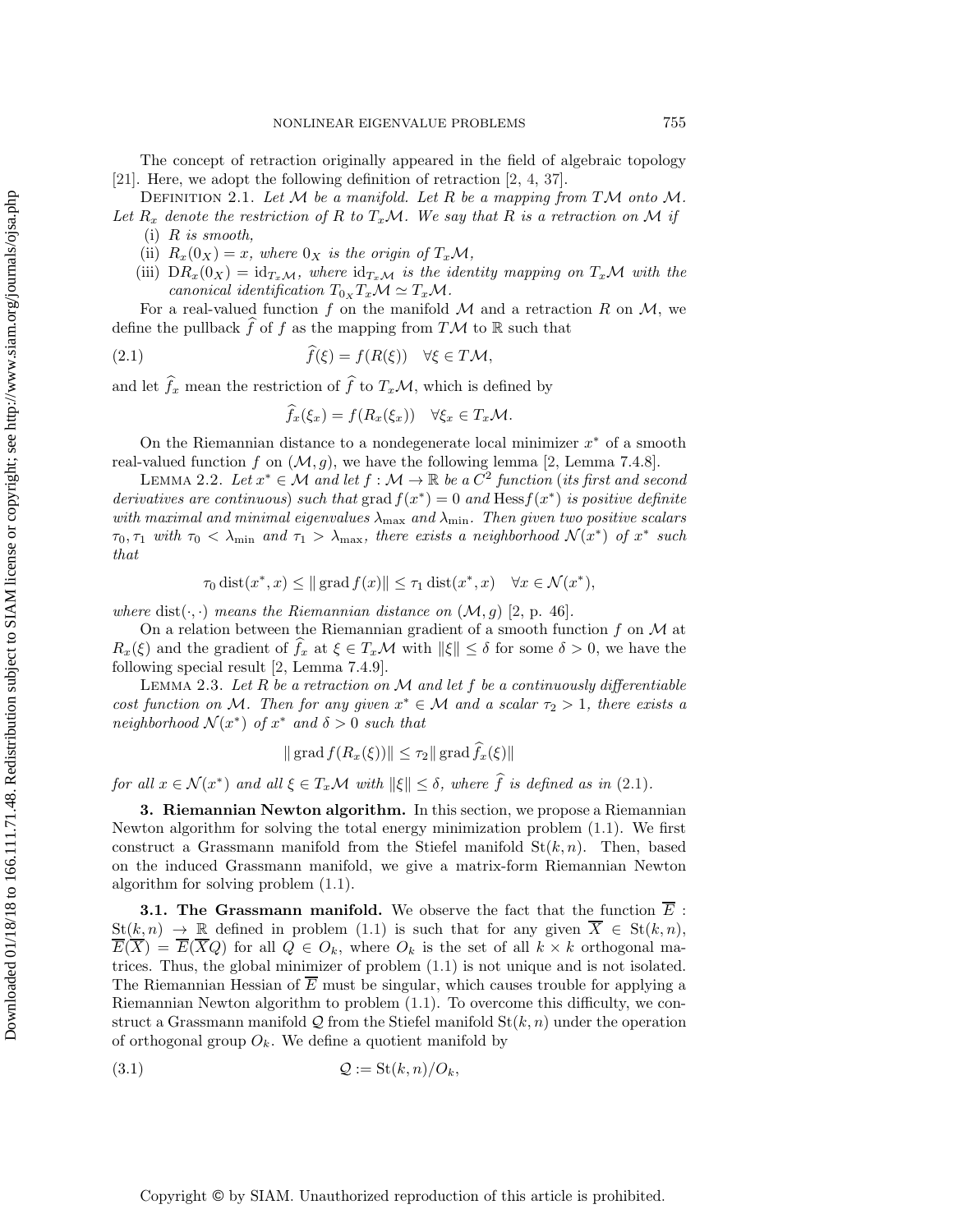based on the following equivalence relation on  $St(k, n)$ :

$$
\overline{X} \sim \overline{Y} \iff {\overline{X}Q \mid Q \in O_k} = {\overline{Y}Q \mid Q \in O_k}.
$$

Then we have  $\mathcal{Q} := \{ \overline{X} : \overline{X} \in \text{St}(k,n) \},\$  where

$$
[\overline{X}] := \left\{ \overline{Y} \in \text{St}(k, n) \mid \overline{Y} = \overline{X}Q, \ Q \in O_k \right\}
$$

is the equivalent class containing  $\overline{X}$ . The *natural projection* is defined as the mapping from  $\text{St}(k, n)$  to  $\mathcal Q$  such that

<span id="page-4-0"></span>
$$
\pi(\overline{X}) = [\overline{X}] \quad \forall \overline{X} \in \text{St}(k, n).
$$

Moreover, we have  $\overline{X} = \pi^{-1}(\pi(\overline{X}))$  and  $\dim \pi^{-1}(\pi(\overline{X})) = \dim O_k = 1/2k(k-1)$ . Since  $St(k, n)$  is the total space of  $Q$ , we have [\[2,](#page-21-8) Proposition 3.4.4]

$$
\dim Q = \dim \text{St}(k, n) - \dim \pi^{-1}(\pi(X))
$$
  
=  $nk - \frac{1}{2}k(k+1) - \frac{1}{2}k(k-1) = k(n-k).$ 

The function  $\overline{E}: \text{St}(k,n) \to \mathbb{R}$  induces a unique function  $E: \mathcal{Q} \to \mathbb{R}$  such that

$$
E([\overline{X}]) = \overline{E}(\pi^{-1}([\overline{X}]))
$$
 and  $\overline{E}(\overline{X}) = E(\pi(\overline{X})).$ 

Hence, problem [\(1.1\)](#page-0-0) can be written as the following minimization problem:

(3.2) 
$$
\min E(X) \quad \text{s.t.} \quad X \in \mathcal{Q}.
$$

For any  $X \in \mathcal{Q}$ , let  $\xi_X$  be an element of  $T_X \mathcal{Q}$ , and let  $\overline{X}$  be an element in the equivalent class  $\pi^{-1}(X)$ , which is an embedded submanifold of  $St(k, n)$ . Any element  $\xi_{\overline{X}} \in T_{\overline{X}}\mathrm{St}(k,n)$  that satisfies  $\mathrm{D}\pi(X)[\xi_{\overline{X}}] = \xi_X$  can be considered a representation of  $\xi_X$ . For any smooth function  $f: \mathcal{Q} \to \mathbb{R}$ , the function  $\overline{f} := f \circ \pi : \text{St}(k,n) \to \mathbb{R}$  is smooth [\[2,](#page-21-8) Proposition 3.4.5]. Moreover,

$$
\mathcal{D}\overline{f}(\overline{X})[\overline{\xi}_{\overline{X}}] = \mathcal{D}f(\pi(\overline{X})) [\mathcal{D}\pi(\overline{X})[\overline{\xi}_{\overline{X}}]] = \mathcal{D}f(X)[\xi_X].
$$

Since there are infinitely many valid representations  $\overline{\xi_{\overline{X}}}$  of  $\xi_X$  at  $\overline{X}$ , we need to define the vertical space and horizontal space at the point  $\overline{X}$  [\[2,](#page-21-8) p. 48]. Note that the tangent space to  $St(k, n)$  at  $X \in St(k, n)$  is given by [\[2,](#page-21-8) p. 42]

$$
T_{\overline{X}}\text{St}(k,n) = \{Z \in \mathbb{R}^{n \times k} : \overline{X}^T Z + Z^T \overline{X} = 0\}
$$
  
=  $\{\overline{X}\Omega + \overline{X}_{\perp} K : \Omega^T = -\Omega, K \in \mathbb{R}^{(n-k) \times k}\},$ 

where  $\overline{X}_{\perp} \in \mathbb{R}^{n \times (n-k)}$  such that  $\text{span}(\overline{X}_{\perp})$  is the orthogonal complement of  $\text{span}(\overline{X})$ . Also, a Riemannian metric  $\overline{g}$  on  $St(k, n)$  is defined by

$$
\overline{g}_{\overline{X}}(\overline{Z}_1, \overline{Z}_2) := \text{tr}(\overline{Z}_1^T \overline{Z}_2) \quad \forall \overline{Z}_1, \overline{Z}_2 \in T_{\overline{X}}\text{St}(k, n), \quad \overline{X} \in \text{St}(k, n),
$$

and its induced Frobenius norm  $\|\cdot\|_{\overline{X}}$ . Thus, the *vertical space* at  $\overline{X}$  is defined as

$$
\mathcal{V}_{\overline{X}} := T_{\overline{X}}(\pi^{-1}(X)) = \{ \overline{X}\Omega : \Omega^T = -\Omega, \ \Omega \in \mathbb{R}^{k \times k} \}.
$$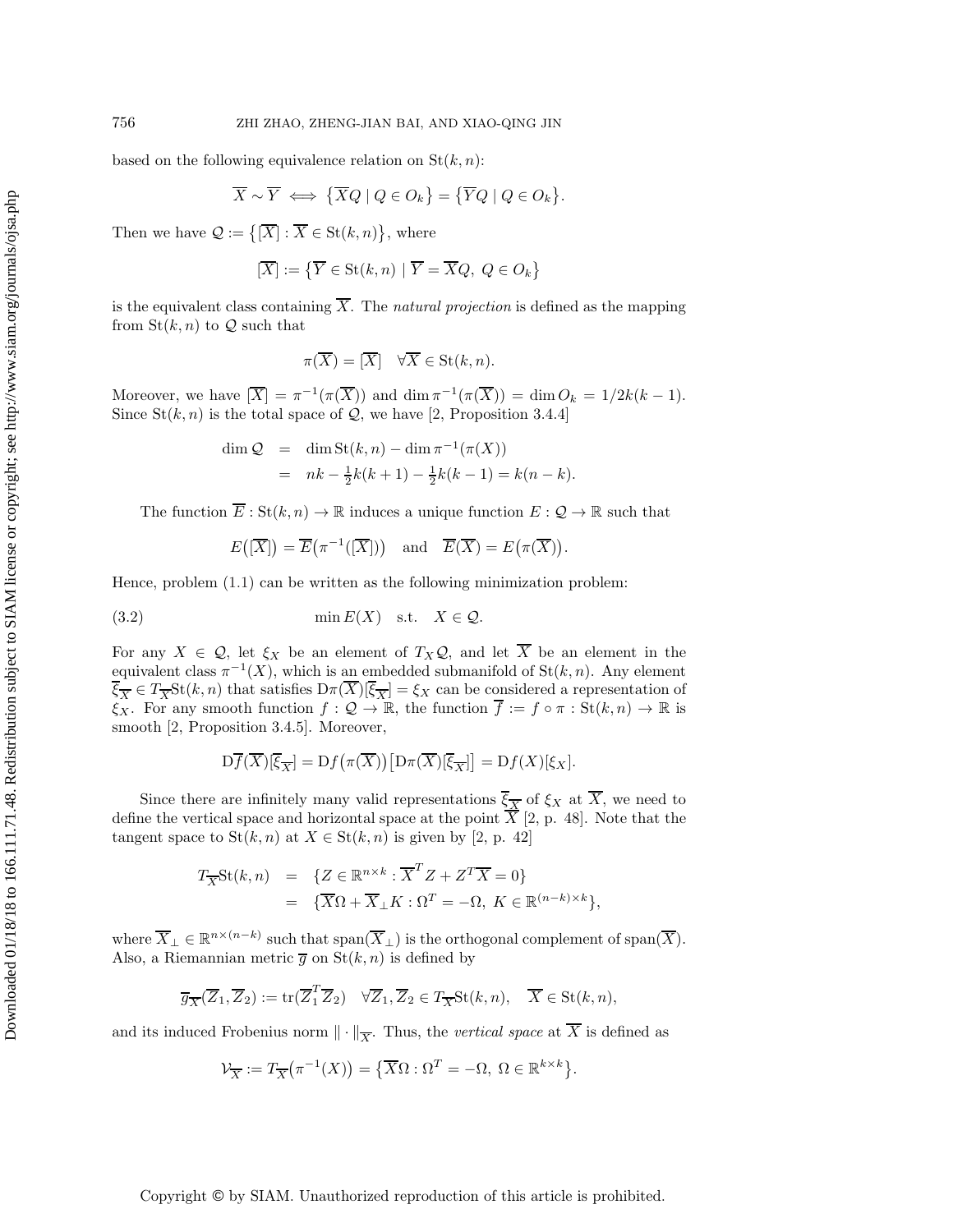We can set the *horizontal space*  $\mathcal{H}_{\overline{X}}$  at  $\overline{X}$  to be

$$
\mathcal{H}_{\overline{X}}: = \mathcal{V}_{\overline{X}}^{\perp} = \left\{ \xi_{\overline{X}} \in T_{\overline{X}} \text{St}(k, n) : \overline{g}_{\overline{X}}(\xi_{\overline{X}}, \nu_{\overline{X}}) = 0 \,\forall \,\nu_{\overline{X}} \in \mathcal{V}_{\overline{X}} \right\} = \left\{ \xi_{\overline{X}} \in T_{\overline{X}} \text{St}(k, n) : \overline{X}^T \xi_{\overline{X}} = 0 \right\} = \left\{ \overline{X}_{\perp} K : K \in \mathbb{R}^{(n-k) \times k} \right\}.
$$

Then for any  $\xi_X \in T_X\mathcal{Q}$ , there exists a unique element  $\xi_{\overline{X}} \in \mathcal{H}_{\overline{X}}$  such that  $D\pi(\overline{X})[\xi_{\overline{X}}]$  $=\xi_X$ , and  $\xi_{\overline{X}}$  is called the *horizontal lift* of  $\xi_X$  at X. Moreover, the orthogonal projection of any element  $\eta_{\overline{X}} \in T_{\overline{X}}\text{St}(k, n)$  onto  $\mathcal{H}_{\overline{X}}$  at  $\overline{X}$  is given by

<span id="page-5-1"></span>
$$
P^h_{\overline{X}} \eta_{\overline{X}} = (I_n - \overline{X} \ \overline{X}^T) \eta_{\overline{X}}.
$$

Now, we define a Riemannian metric  $g$  on the quotient manifold  $Q$  by

(3.3) 
$$
g_X(\xi_X, \zeta_X) := g_{\overline{X}}(\overline{\xi}_{\overline{X}}, \overline{\zeta}_{\overline{X}}), \quad \xi_X, \zeta_X \in T_X \mathcal{Q}, \quad X \in \mathcal{Q},
$$

where  $\xi_{\overline{X}}, \zeta_{\overline{X}} \in \mathcal{H}_{\overline{X}}$  are the unique horizontal lifts of  $\xi_X, \zeta_X$  at X, respectively. Since  $\overline{X} \in \pi^{-1}(X), \overline{X}Q$  is in  $\pi^{-1}(X)$  for any  $Q \in O_k$ , we need to show that

(3.4) 
$$
\overline{g}_{\overline{X}Q}(\overline{\xi}_{\overline{X}Q},\overline{\zeta}_{\overline{X}Q}) = \overline{g}_{\overline{X}}(\overline{\xi}_{\overline{X}},\overline{\zeta}_{\overline{X}}) \quad \forall Q \in O_k.
$$

To verify [\(3.4\)](#page-5-0), we first establish the following result. The proof is similar to that of Proposition 3.6.1 in [\[1\]](#page-21-10), and we therefore omit it.

PROPOSITION 3.1. Let  $\overline{X} \in \text{St}(k,n)$ ,  $X = \pi(\overline{X})$ , and  $\xi_X \in T_X \mathcal{Q}$ . Then it holds *that*

<span id="page-5-3"></span><span id="page-5-0"></span>
$$
\overline{\xi}_{\overline{X}Q}=\overline{\xi}_{\overline{X}}\cdot Q
$$

*for all*  $Q \in O_k$ *, where the center dot denotes matrix multiplication, and* 

<span id="page-5-2"></span>
$$
\overline{g}_{\overline{X}Q}(\overline{\xi}_{\overline{X}Q},\overline{\zeta}_{\overline{X}Q})=\overline{g}_{\overline{X}}(\overline{\xi}_{\overline{X}},\overline{\zeta}_{\overline{X}})
$$

*for all*  $\xi_X, \zeta_X \in T_X \mathcal{Q}$ *.* 

Thus the quotient manifold  $\mathcal Q$  endowed with the Riemannian metric q defined in [\(3.3\)](#page-5-1) is a Grassmann manifold.

Next, we define a second-order retraction R on  $(Q, g)$  as follows:

(3.5) 
$$
R_X(\xi_X) := \pi(\overline{R}_{\overline{X}}(\overline{\xi}_{\overline{X}})) \quad \forall \xi_X \in T_X \mathcal{Q},
$$

where  $X = \pi(\overline{X}) \in \mathcal{Q}, \overline{\xi}_{\overline{X}} \in \mathcal{H}_{\overline{X}}$  is the horizontal lift of a  $\xi_X \in T_X\mathcal{Q}$  at  $\overline{X}$ , and  $\overline{R}$  is a second-order retraction on  $St(k, n)$ , which is defined by [\[1,](#page-21-10) [3\]](#page-21-14):

(3.6) 
$$
\overline{R}_{\overline{X}}(\overline{Z}) = \sum_{i=1}^{k} \overline{\mathbf{u}}_{i} \overline{\mathbf{v}}_{i}^{T} \quad \forall \ \overline{Z} \in T_{\overline{X}} \text{St}(k, n),
$$

where  ${\{\bar{\mathbf{u}}\}_{i=1}^k}$  and  ${\{\bar{\mathbf{v}}\}_{i=1}^k}$  are the left and right singular vectors corresponding to the largest k singular values of  $X + Z$ , which admits the singular value decomposition [\[20\]](#page-21-9):

$$
\overline{X} + \overline{Z} = \overline{U} \overline{\Sigma} \overline{V}^T
$$
,  $\overline{\Sigma} = \text{Diag}(\overline{\sigma}_1(\overline{X} + \overline{Z}), \dots, \overline{\sigma}_k(\overline{X} + \overline{Z})) \in \mathbb{R}^{n \times k}$ .

Here,  $\bar{\sigma}_1(\overline{X} + \overline{Z}) \ge \bar{\sigma}_2(\overline{X} + \overline{Z}) \ge \cdots \ge \bar{\sigma}_k(\overline{X} + \overline{Z}) > 0$  and  $\overline{U} = [\bar{\mathbf{u}}_1, \ldots, \bar{\mathbf{u}}_n] \in \mathbb{R}^{n \times n}$ and  $\overline{V} = [\overline{\mathbf{v}}_1,\ldots,\overline{\mathbf{v}}_k] \in \mathbb{R}^{k \times k}$  are orthogonal matrices. The retraction  $\overline{R}$  on  $\text{St}(k,n)$ 

Copyright © by SIAM. Unauthorized reproduction of this article is prohibited.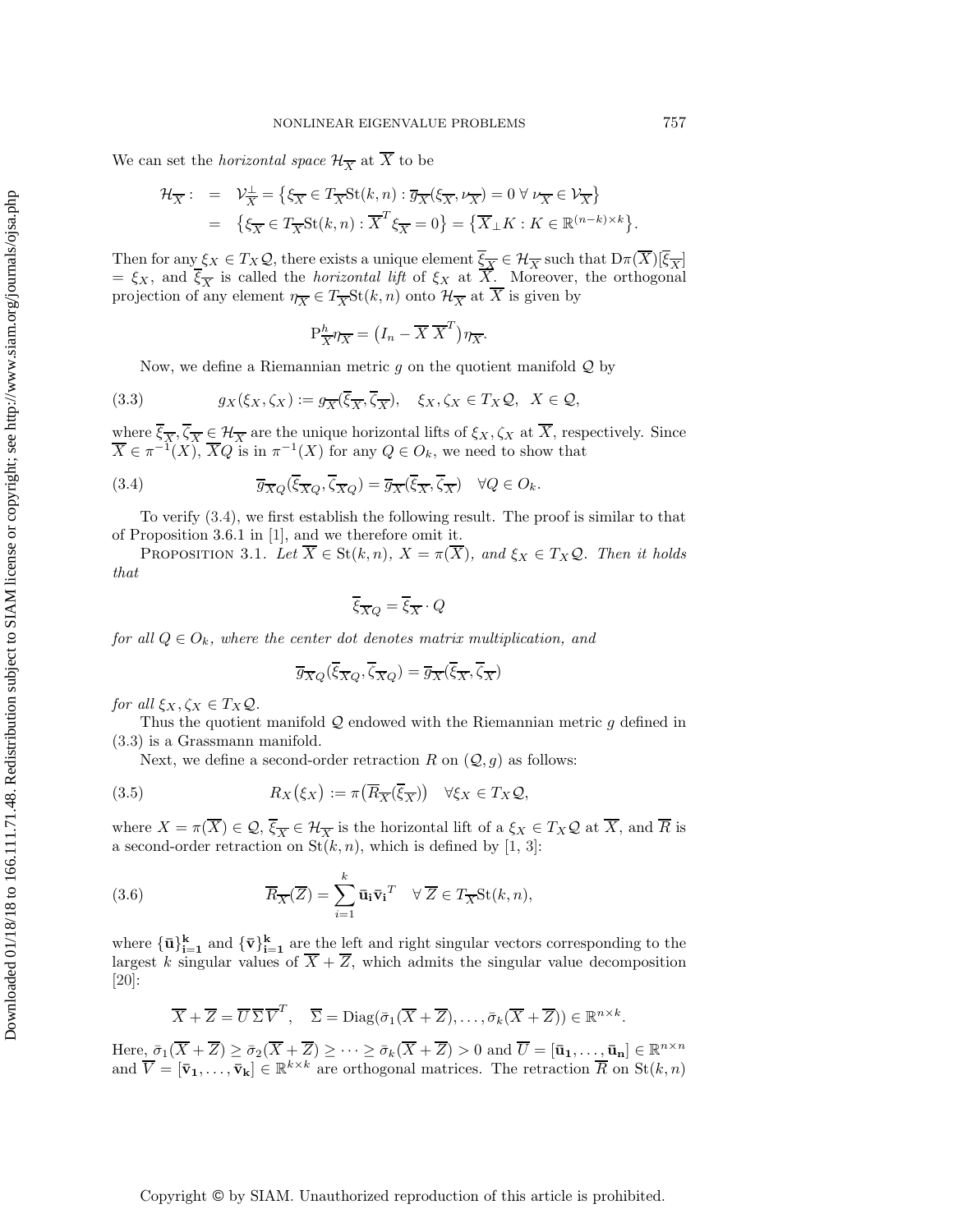may reduce the computational complexity and accelerate convergence [\[28,](#page-22-16) [29\]](#page-22-20). In our numerical experiments, we use the retraction  $\overline{R}$ . Obviously, for the retractions  $\overline{R}$  defined in [\(3.6\)](#page-5-2), we have  $\pi(\overline{R}_{\overline{X}_a}(\overline{\xi}_{\overline{X}_a})) = \pi(\overline{R}_{\overline{X}_b}(\overline{\xi}_{\overline{X}_b}))$  for all  $\overline{X}_a, \overline{X}_b \in \pi^{-1}(X)$ . Thus R defined by  $(3.5)$  is a retraction on  $\mathcal{Q}$  [\[2,](#page-21-8) Proposition 4.1.3].

For the function  $E: St(k, n) \to \mathbb{R}$  defined in problem [\(1.1\)](#page-0-0), we have  $\overline{E} = E \circ \pi$ , where  $E: \mathcal{Q} \to \mathbb{R}$  is defined in problem [\(3.2\)](#page-4-0). By the smoothness of  $\overline{E}$  on  $St(k, n)$ , we know that  $E$  is smooth on  $Q$ .

<span id="page-6-1"></span>**3.2. Riemannian gradient and Riemannian Hessian of** *E***.** We give explicit formulas of the Riemannian gradient and the Riemannian Hessian of the cost function E defined in problem [\(3.2\)](#page-4-0). To do so, we define the extended function  $\widetilde{E}: \mathbb{R}^{n \times k} \to \mathbb{R}$ by

$$
\widetilde{E}(\overline{X}) = \frac{1}{2} \text{tr}(\overline{X}^T L \overline{X}) + \frac{\alpha}{4} \rho(\overline{X}) L^{-1} \rho(\overline{X}) \quad \forall \overline{X} \in \mathbb{R}^{n \times k}.
$$

Then E is the restriction of E onto St $(k, n)$ , i.e.,  $E = E|_{\text{St}(k,n)}$ . By simple calculation, the gradient of  $\widetilde{E}$  at  $\overline{X} \in \mathbb{R}^{n \times k}$  is given by [\[2,](#page-21-8) p. 48]

$$
\operatorname{grad} E(\overline{X}) = H(\overline{X})\overline{X}.
$$

Since  $\text{St}(k, n)$  is a Riemannian submanifold of  $\mathbb{R}^{n \times k}$ , the Riemannian gradient of  $\overline{E}$ at  $\overline{X} \in \text{St}(k, n)$  is given by

$$
\operatorname{grad} \overline{E}(\overline{X}) = P_{\overline{X}} \big( \operatorname{grad} \widetilde{E}(\overline{X}) \big) = P_{\overline{X}}^h \big( H(\overline{X}) \overline{X} \big).
$$

where  $P_{\overline{X}}$  means the orthogonal projection onto  $T_{\overline{X}}\mathcal{M}$ , which is given by

$$
P_{\overline{X}}\overline{Z} = (I_n - \overline{X}\ \overline{X}^T)\overline{Z} + \overline{X}skew(\overline{X}^T\overline{Z}) = \overline{Z} - \overline{X}sym(\overline{X}^T\overline{Z}) \quad \forall \overline{Z} \in \mathbb{R}^{n \times k}.
$$

Here, skew $(A) := (A - A^T)/2$  and sym $(A) := (A + A^T)/2$ . Therefore, for any  $X \in \mathcal{Q}$ and  $\overline{X} \in \pi^{-1}(X)$ , the unique horizontal lift of the Riemannian gradient grad  $E(X)$  of E at  $\overline{X} \in \text{St}(k, n)$  is given by

(3.7) 
$$
\overline{\text{grad } E(X)}_{\overline{X}} = \text{grad } \overline{E}(\overline{X}) = P_{\overline{X}}^{h}(H(\overline{X})\overline{X}) = (I_n - \overline{X} \ \overline{X}^T)H(\overline{X})\overline{X}.
$$

Let  $\nabla$  and  $\overline{\nabla}$  be the Riemannian connections on Q and St $(k, n)$ . The Riemannian Hessian of E at  $X \in \mathcal{Q}$  is given by

<span id="page-6-0"></span>
$$
\text{Hess}\, E(X)[Z_X] = \nabla_{Z_X} \,\text{grad}\, E(X) \quad \forall Z_X \in T_X \mathcal{Q}.
$$

Since  $P_R^h P_{\overline{X}} Z = P_{\overline{X}}^h Z$  for all  $Z \in T_{\overline{X}}$ St $(k, n)$ , we have [\[2,](#page-21-8) equation (5.15) and Proposition 5.3.3],

$$
\overline{\text{Hess }E(X)[Z_X]}_{\overline{X}} = \overline{\nabla_{Z_X} \text{ grad }E(X)}_{\overline{X}} = \text{P}^h_{\overline{X}}(\overline{\nabla}_{\overline{Z}_{\overline{X}}} \overline{\text{grad }E(X)}_{\overline{X}})
$$
\n
$$
= \text{P}^h_{\overline{X}}\Big(\text{P}_{\overline{X}}(D \text{ grad } \overline{E}(\overline{X})[\overline{Z}_{\overline{X}}])\Big) = \text{P}^h_{\overline{X}}\big(\text{D grad } \overline{E}(\overline{X})[\overline{Z}_{\overline{X}}]\big).
$$

where D grad  $f(x)[\xi_x]$  means the classical directional derivative. We get by [\(3.7\)](#page-6-0),

$$
D \operatorname{grad} \overline{E}(\overline{X})[\overline{Z}_{\overline{X}}] = -(\overline{X} \ \overline{Z}_{\overline{X}}^T + \overline{Z}_{\overline{X}} \ \overline{X}^T) H(\overline{X}) \overline{X} + 2\alpha (I_n - \overline{X} \ \overline{X}^T) \operatorname{Diag}(L^{-1} \operatorname{diag}(\overline{X} \ \overline{Z}_{\overline{X}}^T)) \overline{X} + (I_n - \overline{X} \ \overline{X}^T) H(\overline{X}) \overline{Z}_{\overline{X}}.
$$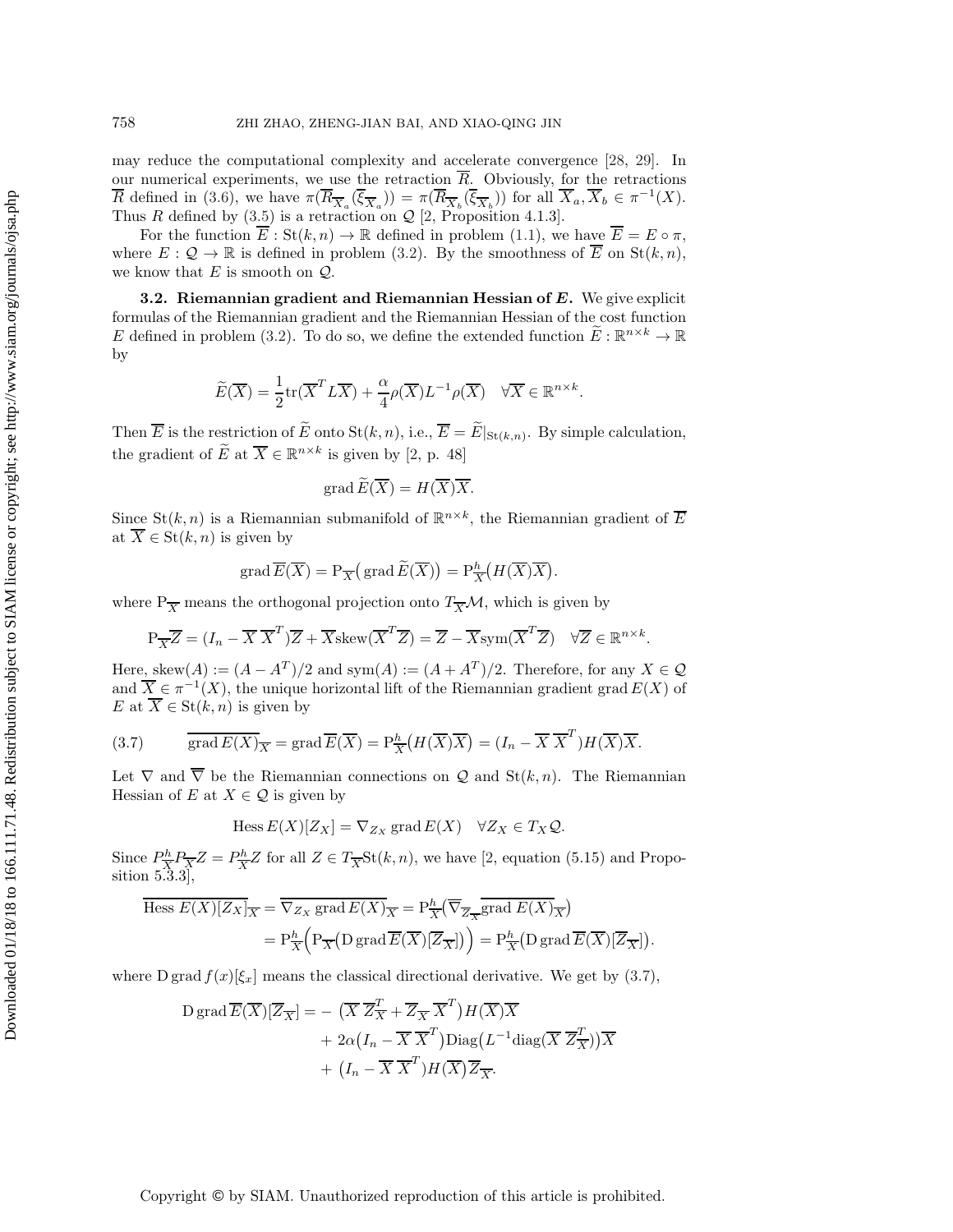Thus

<span id="page-7-5"></span>
$$
\text{Hess } E(X)[Z_X]_{\overline{X}} \\
= \text{P}_{\overline{X}}^h \left( -\overline{Z}_{\overline{X}} \overline{X}^T H(\overline{X}) \overline{X} + 2\alpha \text{Diag}\left(L^{-1} \text{diag}(\overline{X} \ \overline{Z}_{\overline{X}}^T)\right) \overline{X} + H(\overline{X}) \overline{Z}_{\overline{X}}\right),
$$

where the fact of  $P^h_{\overline{X}} \overline{X} = 0$  is used.

We remark that the Newton equation on the Grassmann manifold  $Q$  at the point  $X \in \mathcal{Q}$  is given by [\[2,](#page-21-8) p. 113]

$$
\text{Hess}\, E(X)[Z_X] = -\operatorname{grad} E(X), \quad Z_X \in T_X \mathcal{Q}.
$$

Taking the horizontal lift yields

$$
\overline{\text{Hess}E(X)[Z_X]}_{\overline{X}} = -\overline{\text{grad}\,E(X)}_{\overline{X}},
$$

or

$$
P_{\overline{X}}^h \left( -\overline{Z}_{\overline{X}} \overline{X}^T H(\overline{X}) \overline{X} + 2\alpha \text{Diag}\left( L^{-1} \text{diag}(\overline{X} \ \overline{Z}_{\overline{X}}^T) \right) \overline{X} + H(\overline{X}) \overline{Z}_{\overline{X}} \right) = -P_{\overline{X}}^h \left( H(\overline{X}) \overline{X} \right),
$$
 for  $\overline{Z}_{\overline{X}} \in \mathcal{H}_{\overline{X}}.$ 

**3.3. Riemannian Newton algorithm.** Without causing any confusion, we use  $\langle \cdot, \cdot \rangle$  and  $\|\cdot\|$  to denote the Riemannian metrics and their induced norms on  $\text{St}(k, n)$ and Q, respectively. Based on the discussion in section [3.2,](#page-6-1) we describe a matrix-form Riemannian Newton algorithm for solving the minimization problem [\(3.2\)](#page-4-0).

<span id="page-7-2"></span>algorithm 3.2 (a matrix-form Riemannian Newton algorithm).

Step 0. *Given*  $\overline{X}^0 \in \text{St}(k, n)$ ,  $\beta, \eta \in (0, 1)$ ,  $\sigma \in (0, 1/2]$ , and  $j := 0$ . Step 1. *Apply the CG method* [\[20,](#page-21-9) Algorithm 10.2.1] *to solving*

(3.9) 
$$
P_{\overline{X}^j}^h(D \operatorname{grad} \overline{E}(\overline{X}^j)[\Delta \overline{X}^j]) + \operatorname{grad} \overline{E}(\overline{X}^j) = 0
$$

*for*  $\Delta \overline{X}^j \in \mathcal{H}_{\overline{X}^j}$  *such that* 

<span id="page-7-0"></span>(3.10) 
$$
\left\| \mathcal{P}_{\overline{X}^j}^h \left( \mathcal{D} \operatorname{grad} \overline{E}(\overline{X}^j) [\Delta \overline{X}^j] \right) + \operatorname{grad} \overline{E}(\overline{X}^j) \right\| \le \eta_j \left\| \operatorname{grad} \overline{E}(\overline{X}^j) \right\|
$$

<span id="page-7-1"></span>*and*

(3.11) 
$$
\langle \text{grad } \overline{E}(\overline{X}^j), \Delta \overline{X}^j \rangle \le -\eta_j \langle \Delta \overline{X}^j, \Delta \overline{X}^j \rangle,
$$

where  $\eta_j := \min\{\eta, \|\operatorname{grad} \overline{E}(\overline{X}^j)\|\}.$  If [\(3.10\)](#page-7-0) and [\(3.11\)](#page-7-1) are not attainable, *then let*

<span id="page-7-4"></span><span id="page-7-3"></span>
$$
\Delta \overline{X}^j := - \operatorname{grad} \overline{E}(\overline{X}^j).
$$

Step 2. Let  $l_j$  be the smallest nonnegative integer  $l$  such that

(3.12) 
$$
\overline{E}(\overline{R}_{\overline{X}^j}(\beta^l \Delta \overline{X}^j)) - \overline{E}(\overline{X}^j) \leq \sigma \beta^l \langle \operatorname{grad} \overline{E}(\overline{X}^j), \Delta \overline{X}^j \rangle.
$$

*Set*

$$
\overline{X}^{j+1} := \overline{R}_{\overline{X}^j}(\beta^{l_j} \Delta \overline{X}^j) Q^j \quad \text{for some } Q^j \in O_k.
$$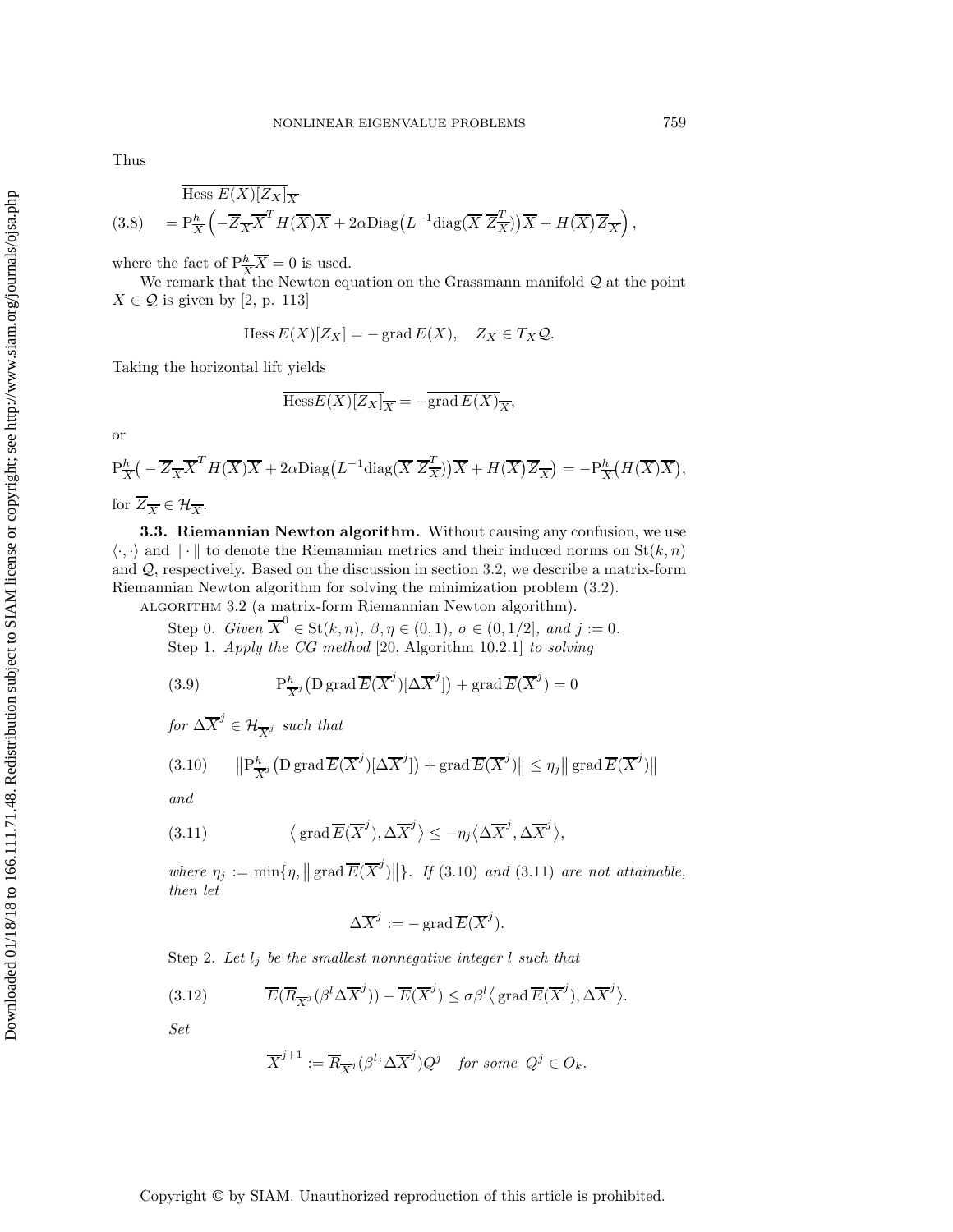Step 3. *Replace*  $j$  *by*  $j + 1$  *and go to* Step 1.

We remark that Algorithm [3.2](#page-7-2) is a numerically realizable Riemannian Newton algorithm for solving the minimization problem [\(3.2\)](#page-4-0). Suppose that  $\{\overline{X}^j\}$  and  $\{\overline{Y}^j\}$ are two sequences generated by Algorithm [3.2.](#page-7-2) If  $[\overline{X}^0] = [\overline{Y}^0]$ , then  $[\overline{X}^j] = [\overline{Y}^j]$  for all j. Thus, Algorithm [3.2](#page-7-2) returns a sequence  $\{[\overline{X}^j]\}\in\mathcal{Q}$  by taking  $X^0=[\overline{X}^0]\in\mathcal{Q}$ , where  $\overline{X}^0 \in \text{St}(k, n)$ . We also point out that our method has some advantages over classical equality-constrained optimization methods: (1) A nice feature is that the generated iterates are all feasible. (2) As shown in section [4,](#page-8-0) our method converges globally and quadratically as an unconstrained optimization on a constrained set. (3) No additional Lagrange multipliers or penalty functions are required. Finally, numerical tests in section [6](#page-16-0) show the efficiency of our method over the classical interiorpoint method [\[12\]](#page-21-15).

<span id="page-8-0"></span>**4. Convergence analysis.** In this section, we establish the global and quadratic convergence of Algorithm [3.2.](#page-7-2) As in [\(2.1\)](#page-3-1), we have the following equality on the Riemannian gradient of E and its pullback function  $\widehat{E}$  through the retraction R defined in [\(3.5\)](#page-5-3) [\[2,](#page-21-8) p. 56]:

<span id="page-8-5"></span><span id="page-8-4"></span>(4.1) 
$$
\operatorname{grad} E(X) = \operatorname{grad} E_X(0_X) \quad \forall X \in \mathcal{Q}, \quad 0_X \in T_X \mathcal{Q}.
$$

For the second-order retraction R on  $\mathcal Q$  defined in [\(3.5\)](#page-5-3), we have [\[2,](#page-21-8) Proposition 5.5.5]

(4.2) 
$$
\text{Hess } E(X) = \text{Hess } E(0_X) \quad \forall X \in \mathcal{Q}, \quad 0_X \in T_X \mathcal{Q}.
$$

**4.1. Global convergence.** On the global convergence of Algorithm [3.2,](#page-7-2) we have the following result. The proof follows that of Theorem  $11(a)$  in [\[15\]](#page-21-16).

<span id="page-8-3"></span>THEOREM 4.1. *Any accumulation point*  $\overline{X}_*$  *of the sequence*  $\{\overline{X}^j\}$  *generated by Algorithm* [3.2](#page-7-2) *produces a stationary point*  $X_* := \overline{X_*}$  *of the cost function* E *defined in problem* [\(3.2\)](#page-4-0)*.*

*Proof.* Suppose  $\{\overline{X}^j\}$   $\to \overline{X}_*$ , renumbering if necessary. If there exists a subsequence  $\{\underline{\Delta \overline{X}}^j\}_{\mathcal{J}}$  such that  $\Delta \overline{X}^j = -\operatorname{grad}\overline{E}(\overline{X}^j)$  for all  $k \in \mathcal{J}$ , then  $\overline{X}_*$  is a stationary point of  $\overline{E}$ . We note that  $D\pi(\overline{X}_*)$ [grad $\overline{E}(\overline{X}_*)$ ] = grad  $E(X_*)$ . Hence,  $[\overline{X}_*]$  is a stationary point of  $E$ . Therefore, without loss of generality, to prove the theorem we only need to consider the case in which the direction is always given by [\(3.9\)](#page-7-3). To verify that grad  $E(X_*) = 0$ , we only need to show that grad  $\overline{E(X_*)} = 0$ . By contradiction, we assume that  $\text{grad}\,\overline{E}(\overline{X}_*)\neq 0$ . Let  $X^j := [\overline{X}^j]$  for all j. By [\(3.3\)](#page-5-1) and [\(3.10\)](#page-7-0), we have

<span id="page-8-1"></span>
$$
\| \operatorname{grad} \overline{E}(\overline{X}^j) \| \le \| \overline{\operatorname{Hess} E(X^j)}[\Delta X^j]_{\overline{X}^j} \| + \| \overline{\operatorname{Hess} E(X^j)}[\Delta X^j]_{\overline{X}^j} + \operatorname{grad} \overline{E}(\overline{X}^j) \|
$$
  
\n
$$
= \| \operatorname{Hess} E(X^j) [\Delta X^j] \| + \| \overline{\operatorname{Hess} E(X^j)}[\Delta X^j]_{\overline{X}^j} + \operatorname{grad} \overline{E}(\overline{X}^j) \|
$$
  
\n
$$
\le \| \operatorname{Hess} E(X^j) \| \cdot \| \Delta X^j \| + \eta_j \| \operatorname{grad} \overline{E}(\overline{X}^j) \|
$$
  
\n(4.3) 
$$
\le \| \operatorname{Hess} E(X^j) \| \cdot \| \Delta \overline{X}^j \| + \eta \| \operatorname{grad} \overline{E}(\overline{X}^j) \|,
$$

where  $0 < \eta_j \leq \eta < 1$ , and  $\|\text{Hess } E(X^j)\|$  denotes the operator norm defined by

<span id="page-8-2"></span>
$$
\|\text{Hess } E(X^j)\| := \sup \left\{ \|\text{Hess } E(X^j)[\Delta X^j]\| : \Delta X^j \in T_{X^j} \text{St}(k, n), \ \|\Delta X^j\| = 1 \right\}.
$$

It follows from [\(4.3\)](#page-8-1) that

(4.4) 
$$
\|\Delta \overline{X}^{j}\| \geq (1 - \eta) \frac{\|\operatorname{grad} \overline{E}(\overline{X}^{j})\|}{\|\operatorname{Hess} E(X^{j})\|},
$$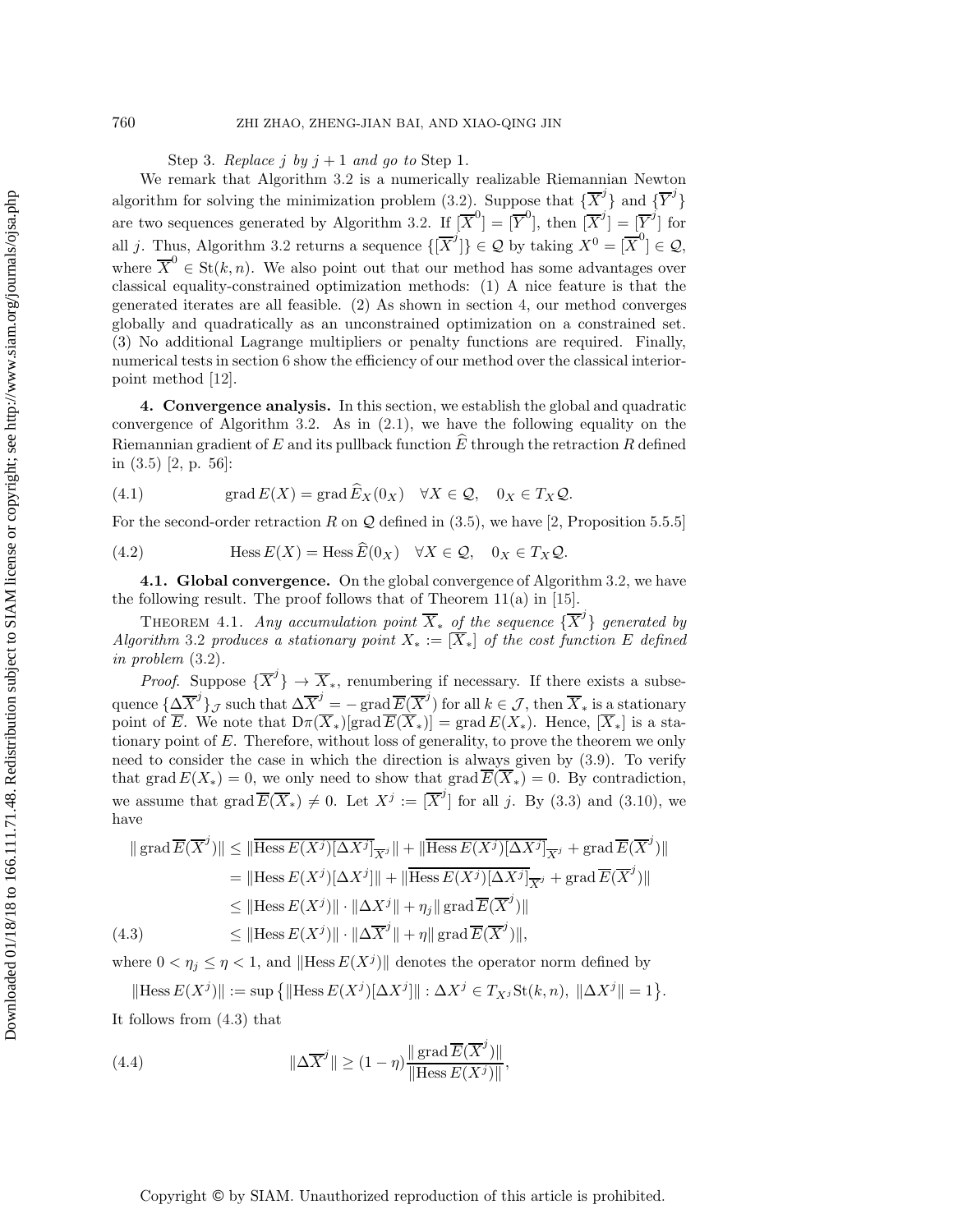where  $\|\text{Hess }E(X^j)\| > 0$  for all j. Otherwise, if  $\|\text{Hess }E(X^j)\| = 0$  for some j, then by [\(4.3\)](#page-8-1), we have  $||\text{grad }\overline{E}(\overline{X}^j)|| = 0$ . Thus  $X^j$  is a stationary point of E and the algorithm stops.

Now, we note that there exist two constants  $c_1, c_2 > 0$  such that

<span id="page-9-0"></span>
$$
0 < c_1 \leq \|\Delta \overline{X}^j\| \leq c_2
$$

for all j. In fact, if there exists some subsequence  $\{\|\Delta \overline{X}^j\|\}_{\mathcal{K}} \to 0$ , then we have by [\(4.4\)](#page-8-2) that  $\{\parallel \text{grad}\,\overline{E}(\overline{X}^j)\rrbracket\}_{\mathcal{K}} \to 0$ , since  $\parallel$ Hess  $E(X^j)\parallel$  is bounded for the bounded sequence  $\{\overline{X}^j\}_{\mathcal{K}}$ . By continuity, we get grad  $\overline{E}(\overline{X}_*)=0$ , a contradiction. On the other hand,  $\{\Delta \overline{X}^j\}$  cannot be unbounded because, taking into account of the boundedness of  $\{\|\operatorname{grad}\overline{E}(\overline{X}^j)\|\}$ , this would contradict [\(3.11\)](#page-7-1).

We observe from [\(3.12\)](#page-7-4) that the sequence  $\{\overline{E}(\overline{X}^j) \geq 0\}$  is monotonically nonincreasing and thus is convergent. Hence,

(4.5) 
$$
\lim_{j \to \infty} \left[ \overline{E}(\overline{X}^j) - \overline{E}(\overline{X}^{j+1}) \right] = 0.
$$

By  $(3.11)$ ,  $(3.12)$ , and  $(4.4)$ , we have

$$
\overline{E}(\overline{X}^j) - \overline{E}(\overline{X}^{j+1}) \ge -\sigma \beta^{l_j} \langle \operatorname{grad} \overline{E}(\overline{X}^j), \Delta \overline{X}^j \rangle \ge \sigma (1-\eta)^2 \beta^{l_j} \eta_j \frac{\|\operatorname{grad} \overline{E}(\overline{X}^j)\|^2}{\|\operatorname{Hess} E(X^j)\|^2} \ge 0,
$$

which, together with [\(4.5\)](#page-9-0), implies

$$
\lim_{j \to \infty} \beta^{l_j} \eta_j \| \operatorname{grad} \overline{E}(\overline{X}^j) \|^2 = 0.
$$

This implies that  $\liminf \beta^{l_j} = 0$ . Otherwise, if  $\liminf \beta^{l_j} > 0$ , then, by the definition of  $\eta_j$ , we have grad  $\overline{E}(\overline{X}_*) = 0$ , a contradiction. Therefore, we may assume that  $\lim \beta^{l_j} = 0$ , taking a subsequence if necessary. Then we get by [\(3.12\)](#page-7-4),

$$
\overline{E}\left(\overline{R}_{\overline{X}^{j}}\left(\frac{\beta^{l_{j}}\|\Delta\overline{X}^{j}\|}{\beta}\frac{\Delta\overline{X}^{j}}{\|\Delta\overline{X}^{j}\|}\right)\right)-\overline{E}(\overline{X}^{j})>\sigma\frac{\beta^{l_{j}}\|\Delta\overline{X}^{j}\|}{\beta}\left\langle\operatorname{grad}\overline{E}(\overline{X}^{j}),\frac{\Delta\overline{X}^{j}}{\|\Delta\overline{X}^{j}\|}\right\rangle,
$$

<span id="page-9-1"></span>and it follows that

(4.6) 
$$
\frac{\widehat{\overline{E}}_{\overline{X}_j}\left(\frac{\beta^{l_j}\|\Delta\overline{X}^j\|}{\beta}\frac{\Delta\overline{X}^j}{\|\Delta\overline{X}^j\|}\right)-\widehat{\overline{E}}_{\overline{X}_j}(0_{\overline{X}_j})}{\frac{\beta^{l_j}\|\Delta\overline{X}^j\|}{\beta}}> \sigma\left\langle\operatorname{grad}\overline{E}(\overline{X}^j),\frac{\Delta\overline{X}^j}{\|\Delta\overline{X}^j\|}\right\rangle,
$$

where  $E = E \circ R$  means the pullback of E through the retraction R on  $\text{St}(k, n)$ . Since  $\Delta \overline{X}^j / \|\Delta \overline{X}^j\|$  has unit norm, we may assume that  $\{\Delta \overline{X}^j / \|\Delta \overline{X}^j\|\}$  converges to  $\overline{\xi}_*$ with  $\|\overline{\xi}_*\| = 1$ , taking a subsequence if necessary. By continuity of the Riemannian metric  $\langle \cdot, \cdot \rangle$  and [\(4.6\)](#page-9-1), we obtain

$$
\big\langle \operatorname{grad} \overline{E}(\overline{X}_*), \overline{\xi}_* \big\rangle \ge \sigma \big\langle \operatorname{grad} \overline{E}(\overline{X}_*), \overline{\xi}_* \big\rangle,
$$

<span id="page-9-2"></span>and then

(4.7) 
$$
\langle \text{grad } \overline{E}(\overline{X}_*), \overline{\xi}_* \rangle \ge 0,
$$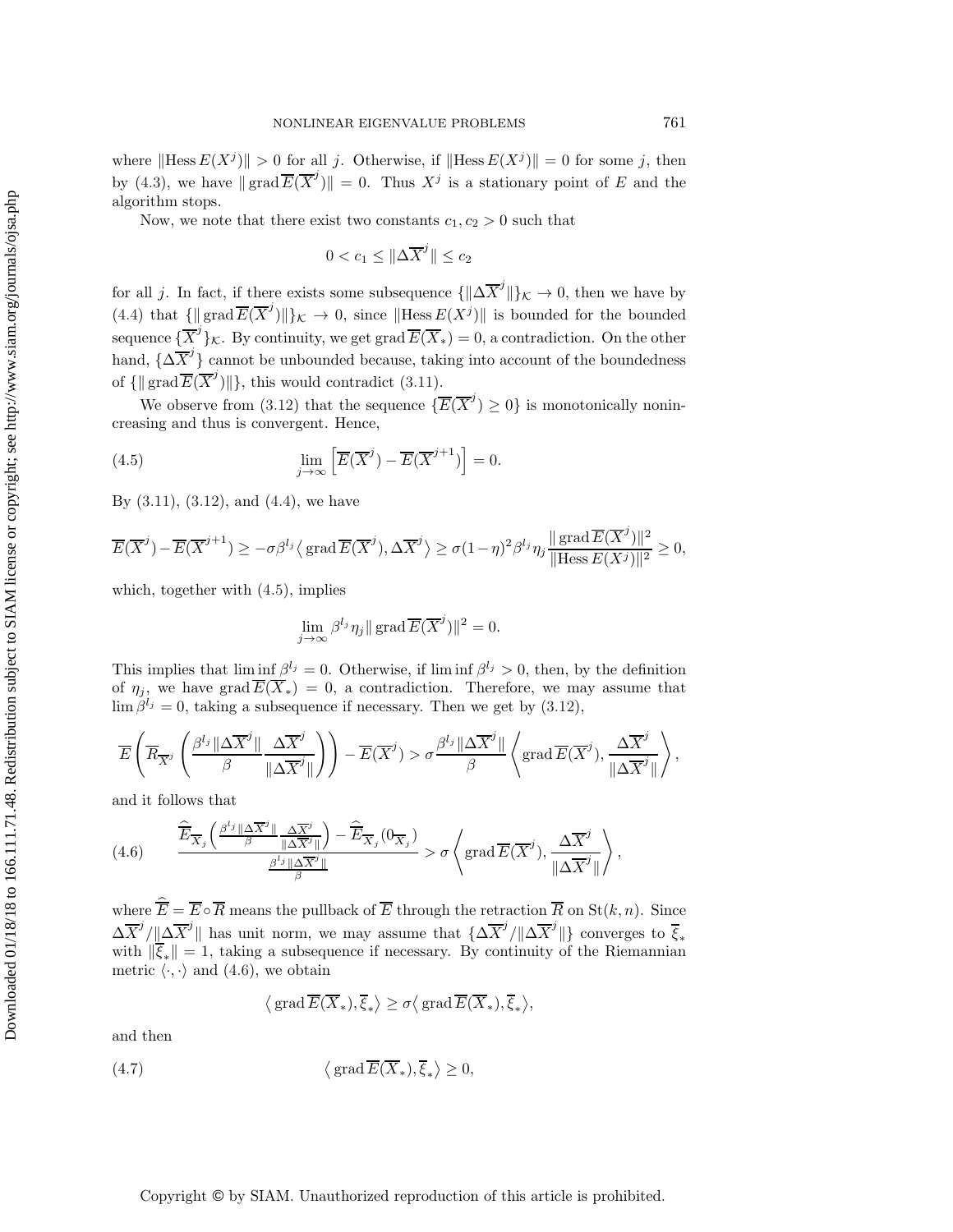since  $0 < \sigma < 1$ . By [\(3.11\)](#page-7-1) and [\(4.4\)](#page-8-2), we have

(4.8) 
$$
\left\langle \text{grad}\,\overline{E}(\overline{X}^j), \frac{\Delta \overline{X}^j}{\|\Delta \overline{X}^j\|} \right\rangle \leq -\eta_j \|\Delta \overline{X}^j\|.
$$

Note that the sequence  $\{ \|\Delta \overline{X}^j\|\}$  is bounded below and  $\text{grad }\overline{E}(\overline{X}_*) \neq 0$  by assumption. Hence, we may assume that  $\{||\Delta \overline{X}^j||\} \rightarrow ||\Delta \overline{X}_*||$ , taking a subsequence if necessary. Then, in [\(4.8\)](#page-10-0) as  $j \to \infty$ , we get

<span id="page-10-1"></span><span id="page-10-0"></span>
$$
\langle \operatorname{grad} \overline{E}(\overline{X}_*), \overline{\xi}_* \rangle \le - \min \{ \eta, \| \operatorname{grad} \overline{E}(\overline{X}_*) \| \} \|\Delta \overline{X}_* \| < 0,
$$

which contradicts [\(4.7\)](#page-9-2). Therefore,  $\|\operatorname{grad} \overline{E}(\overline{X}_*)\| = 0$ . The proof is complete.  $\Box$ 

**4.2. Quadratic convergence.** We establish the quadratic convergence of Algorithm [3.2.](#page-7-2) To do so, we need the following positive definiteness assumption on the Riemannian Hessian of E.

Assumption 4.2. *The Riemannian Hessian operator* Hess  $E([\overline{X}_*]) : T_{[\overline{X}_*]} \mathcal{Q} \to$  $T_{\{\overline{X}_*\}}\mathcal{Q}$  is positive definite, where  $\overline{X}_*$  is an accumulation point of the sequence  $\{\overline{X}^j\}$ *generated by Algorithm* [3.2](#page-7-2)*.*

Assumption [4.2](#page-10-1) guarantees that a stationary point  $X_* := \overline{X}_*$  of E is an isolated local minimum point of E. In section [5](#page-14-0) we provide a sufficient condition such that Assumption [4.2](#page-10-1) is satisfied.

To establish the quadratic convergence of Algorithm [3.2,](#page-7-2) we need the following result.

<span id="page-10-3"></span>LEMMA 4.3. Let  $\overline{X}_*$  be an accumulation point of the sequence  $\{\overline{X}^j\}$  generated *by Algorithm* [3.2](#page-7-2), *i.e.*,  $\overline{X}_*$  *is a limit point of a subsequence*  ${\overline{X}}^j$ <sub>K</sub>. Suppose that Assumption [4.2](#page-10-1) *is satisfied. Then there exist two constants*  $d_1, d_2 > 0$  *such that for all*  $j \in \mathcal{K}$  *sufficiently large, it holds that* 

<span id="page-10-2"></span>
$$
d_1 \| grad E([\overline{X}^j]) \| \leq ||\Delta X^j|| \leq d_2 || grad E([\overline{X}^j])||.
$$

*Proof.* Let  $X_* := [\overline{X}_*]$  and  $X^j := [\overline{X}^j]$  for all j. As  $\{\overline{X}^j\}_K \to \overline{X}_*$ , we get  ${X^{j}}_K \to X_*$ . By Assumption [4.2,](#page-10-1) there exist two scalars  $\kappa_0, \kappa_1 > 0$  such that for all  $j \in \mathcal{K}$  sufficiently large, Hess  $E(X^{j})$  is nonsingular, and

(4.9) 
$$
\|\text{Hess } E(X^j)\| \le \kappa_0, \qquad \|\text{[Hess } E(X^j)\|^{-1}\| \le \kappa_1.
$$

By [\(4.9\)](#page-10-2), we have for all  $j \in \mathcal{K}$  sufficiently large,

$$
\|\Delta X^j\| = \|[\text{Hess } E(X^j)]^{-1} \left( \text{Hess } E(X^j) [\Delta X^j] + \text{grad } E(X^j) - \text{grad } E(X^j) \right) \|
$$
  
\n
$$
\leq \|[\text{Hess } E(X^j)]^{-1} \| (\|\text{Hess } E(X^j) [\Delta X^j] + \text{grad } E(X^j) \| + \| \text{grad } E(X^j) \|)
$$
  
\n
$$
\leq \kappa_1 (1 + \eta_j) \| \text{grad } E(X^j) \| \leq \kappa_1 (1 + \eta) \| \text{grad } E(X^j) \| \equiv d_2 \| \text{grad } E(X^j) \|
$$

and

$$
\| \operatorname{grad} E(X^j) \| = \| \operatorname{Hess} E(X^j) [\Delta X^j] + \operatorname{grad} E(X^j) - \operatorname{Hess} E(X^j) [\Delta X^j] \|
$$
  
\n
$$
\leq \| \operatorname{Hess} E(X^j) [\Delta X^j] + \operatorname{grad} E(X^j) \| + \| \operatorname{Hess} E(X^j) [\Delta X^j] \|
$$
  
\n
$$
\leq \eta_j \| \operatorname{grad} E(X^j) \| + \| \operatorname{Hess} E(X^j) \| \cdot \| \Delta X^j \|
$$
  
\n
$$
\leq \eta \| \operatorname{grad} E(X^j) \| + \kappa_0 \| \Delta X^j \|.
$$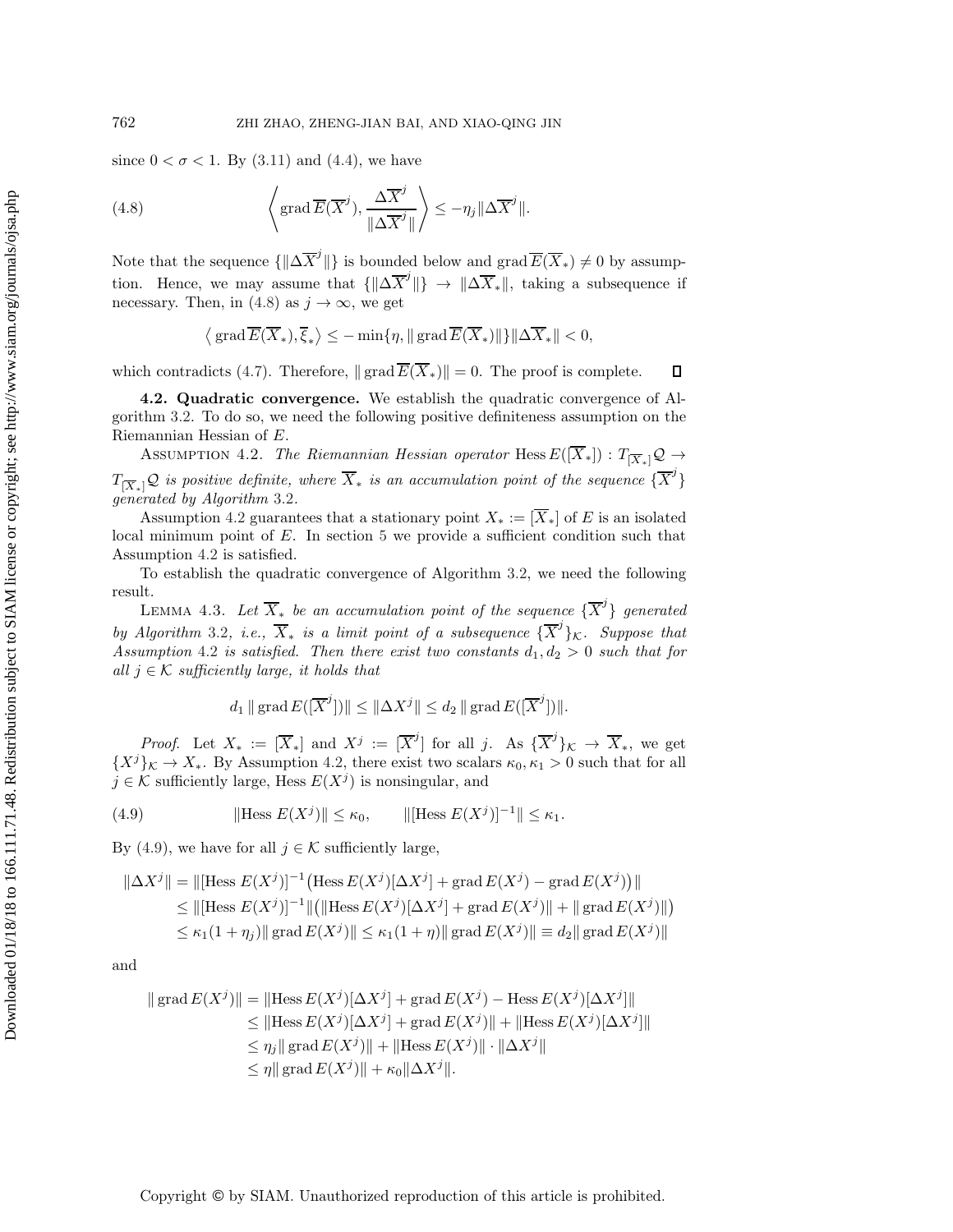Thus for all  $j \in \mathcal{K}$  sufficiently large,

$$
\|\Delta X^j\|\geq \frac{1-\eta}{\kappa_0}\|\mathop{\rm{grad}}\nolimits E(X^j)\|\equiv d_1\|\mathop{\rm{grad}}\nolimits E(X^j)\|.
$$

The proof is complete. П

On the local convergence of Algorithm [3.2](#page-7-2) related to the nondegenerate local minima, we have the following result. The proof follows that of Theorem 11(b) in [\[15\]](#page-21-16).

<span id="page-11-1"></span>LEMMA 4.4. Let  $\overline{X}_*$  be an accumulation point of the sequence  $\{\overline{X}^j\}$  generated by *Algorithm* [3.2](#page-7-2)*. Suppose that Assumption* [4.2](#page-10-1) *holds.* Then  $\{[\overline{X}^j]\}$  *converges to*  $[\overline{X}_*]$ *on* Q *defined by* [\(3.1\)](#page-3-2)*.*

*Proof.* By Theorem [4.1,](#page-8-3) we have grad  $E([\overline{X}_*]) = 0$ . Also, the Riemannian Hessian operator Hess  $E([\overline{X}_*])$  is positive definite by assumption. Then  $X_* := [\overline{X}_*]$  is an isolated local minimum point of  $E$ . Let  $S$  be the set of limit points of the sequence  $\{X^j := [\overline{X}^j]\},\$  which is nonempty since  $X_* \in \mathcal{S}$ . Suppose that  $X_*$  is not the only limit points of the sequence  $\{X^{j}\}\$ . Then

<span id="page-11-0"></span>
$$
\varsigma := \left\{ \begin{array}{ll} \inf\limits_{X \in \mathcal{S} \backslash X_*} \left\{ \mathrm{dist}(X,X_*) \right\} & \text{if $\mathcal{S} \backslash X_* \neq \emptyset$,} \\ 1 & \text{otherwise.} \end{array} \right.
$$

Since  $X_*$  is an isolated local minimizer of E, it follows that  $\varsigma > 0$ . Define

$$
\mathcal{S}_1 := \big\{ Y \in \mathcal{Q} \mid \text{dist}(Y|\mathcal{S}) \le \varsigma/4 \big\}, \qquad \mathcal{S}_2 := \big\{ Y \in \mathcal{Q} \mid \text{dist}(Y, X_*) \ge \varsigma \big\},
$$

where  $dist(Y|S) := inf_{X \in S} dist(Y, X)$ . Then for all j sufficiently large,  $X<sup>j</sup>$  belongs to at least one of the sets  $S_1$  and  $S_2$ . Next, let  $\{X^j\}_k$  be a subsequence of  $\{X^j\}$  such that  $dist(X^j, X_*) \le \varsigma/4$  for all  $j \in \mathcal{K}$  sufficiently large. Thus, every limit point of  $\{X^j\}_{j \in \mathcal{K}}$ lies in the compact set  $B_{\frac{5}{4}}(X_*)$ , which is also an accumulation point of the sequence  $\{X^j\}$ . Hence,  $\{X^j\}_{j\in\mathcal{K}}$  converges to  $X_*$ , which is the unique accumulation point of  $\{X^j\}$  in  $B_{\frac{5}{4}}(X_*)$ . By Theorem [4.1](#page-8-3) again,  $\{\|\operatorname{grad} E(X^j)\|\}_{\mathcal{K}} \to 0$ . This, together with Lemma [4.3,](#page-10-3) yields that  ${\{\|\Delta X^j\|\}}\kappa \to 0$ . Since Q is a compact manifold, for the retraction R on Q, there exist two scalars  $\rho > 0$  and  $\delta_{\rho} > 0$  such that [\[2,](#page-21-8) p. 149]

$$
(4.10) \qquad \|\Delta X\| \ge \varrho \operatorname{dist}(X, R_X \Delta X) \quad \forall X \in \mathcal{Q}, \ \forall \Delta X \in T_X \mathcal{Q}, \ \|\Delta X\| \le \delta_\varrho.
$$

Notice that  $\|\Delta X^j\| \leq \min\{\varsigma/4, \delta_\varrho, (\varrho\varsigma)/4\}$  for all  $j \in \mathcal{K}$  sufficiently large. Let  $\hat{j} \in \mathcal{K}$ Notice that  $\|\Delta X^j\| \le \min\{\varsigma/4, \delta_\varrho, (\varrho\varsigma)/4\}$  for all  $j \in \mathcal{K}$  sufficiently large. Let  $\hat{j} \in \mathcal{K}$  be sufficiently large. Then, by using  $X^{\hat{j}+1} := [\overline{X}^{\hat{j}+1}] = [\overline{R}_{\overline{X}^{\hat{j}}}(\beta^{l_{\hat{j}}}\Delta \overline{X}^{\hat{j}})Q^{\hat{j}}] =$  $R_{\chi i}(\beta^{l_i}\Delta X^{\hat{j}})$  and [\(4.10\)](#page-11-0), we obtain

$$
\operatorname{dist}(X^{\hat{j}+1}|\mathcal{S}\backslash X_*) \ge \inf_{Y \in \mathcal{S}\backslash X_*} \{\operatorname{dist}(Y, X_*)\} - \operatorname{dist}(X^{\hat{j}+1}, X^{\hat{j}}) - \operatorname{dist}(X^{\hat{j}}, X_*)
$$
\n
$$
= \inf_{Y \in \mathcal{S}\backslash X_*} \{\operatorname{dist}(Y, X_*)\} - \operatorname{dist}(R_{X^{\hat{j}}}(\beta^{l_{\hat{j}}} \Delta X^{\hat{j}}), X^{\hat{j}}) - \operatorname{dist}(X^{\hat{j}}, X_*)
$$
\n
$$
\ge \inf_{Y \in \mathcal{S}\backslash X_*} \{\operatorname{dist}(Y, X_*)\} - \frac{1}{\varrho} \|\Delta X^{\hat{j}}\| - \operatorname{dist}(X^{\hat{j}}, X_*)
$$
\n
$$
\ge 1 \le j \le -\varsigma/4 - \varsigma/4 = \varsigma/2,
$$

which shows  $X^{\hat{j}+1} \notin \mathcal{S}_1 \backslash B_{\frac{5}{4}}(X_*)$ .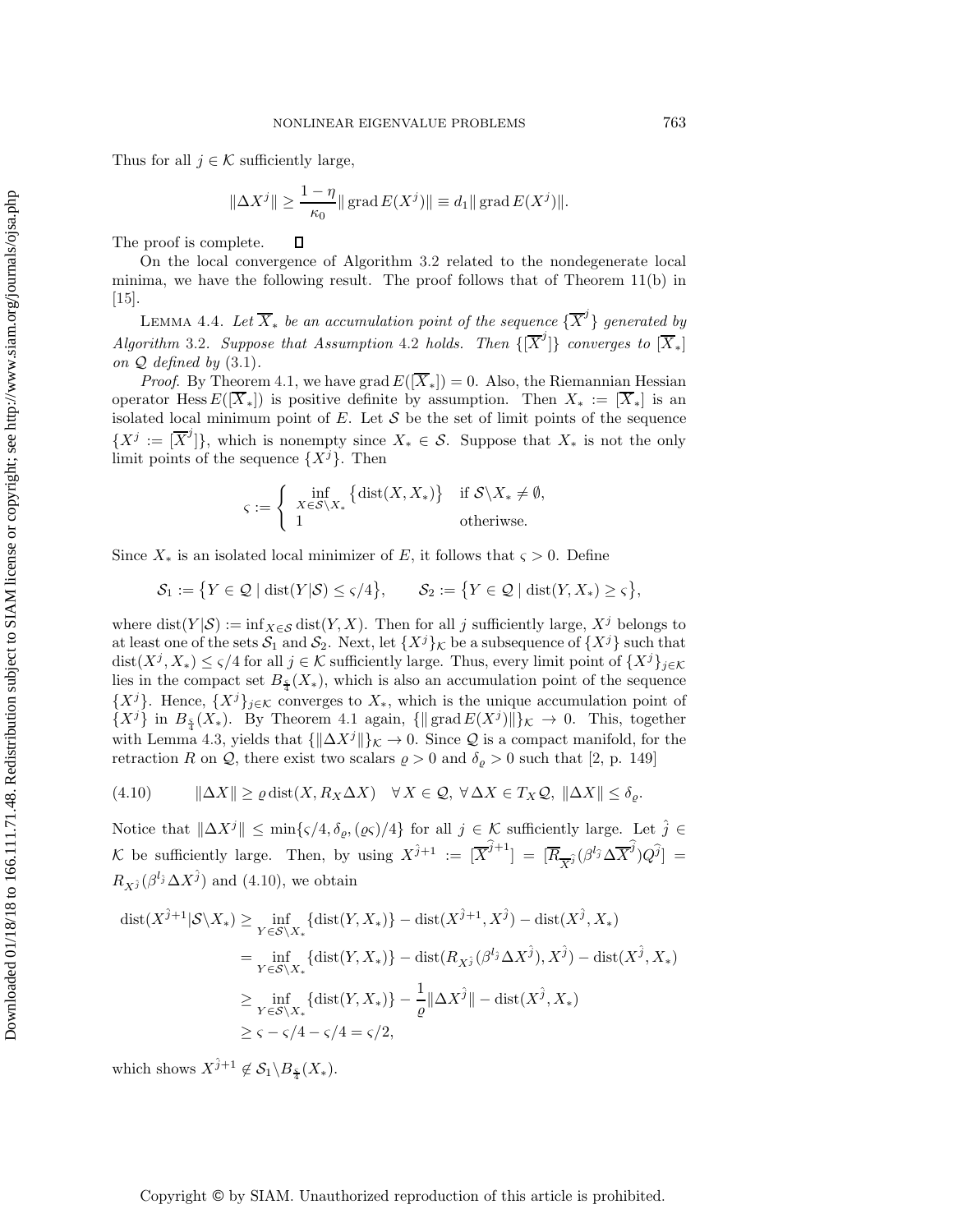By using  $\|\Delta X^{\hat{j}}\| \leq \min\{\varsigma/4, \delta_{\varrho},(\varrho\varsigma)/4\},\ X^{\hat{j}+1} := R_{X^{\hat{j}}}(\beta^{l_{\hat{j}}} \Delta X^{\hat{j}}),\ \text{and}\ (4.10)$  $\|\Delta X^{\hat{j}}\| \leq \min\{\varsigma/4, \delta_{\varrho},(\varrho\varsigma)/4\},\ X^{\hat{j}+1} := R_{X^{\hat{j}}}(\beta^{l_{\hat{j}}} \Delta X^{\hat{j}}),\ \text{and}\ (4.10)$ again, we get

$$
dist(X^{\hat{j}+1}, X_*) \leq dist(X^{\hat{j}+1}, X^{\hat{j}}) + dist(X^{\hat{j}}, X_*)
$$
  
\n
$$
\leq dist(R_{X^{\hat{j}}}(\beta^{l_{\hat{j}}} \Delta X^{\hat{j}}), X^{\hat{j}}) + dist(X^{\hat{j}}, X_*)
$$
  
\n
$$
\leq \frac{1}{\varrho} \|\Delta X^{\hat{j}}\| + dist(X^{\hat{j}}, X_*)
$$
  
\n
$$
\leq \varsigma/4 + \varsigma/4 = \varsigma/2,
$$

which implies  $X^{\hat{j}+1} \notin \mathcal{S}_2$ . Hence,  $X^{\hat{j}+1} \in B_{\frac{\varsigma}{4}}(X_*)$ . By definition, we derive that  $\hat{j} + 1 \in \mathcal{K}$ . Therefore, by induction, we conclude that  $j \in \mathcal{K}$  for all j sufficiently large and then the whole sequence  $\{X^j\}$  converges to  $X_*$ .  $\Box$ 

<span id="page-12-4"></span>On the stepsize  $\beta^{l_j}$  in [\(3.12\)](#page-7-4), we have the following result similar to Proposition 5 in [\[36\]](#page-22-21).

LEMMA 4.5. Let  $\overline{X}_*$  be an accumulation point of the sequence  $\{\overline{X}^j\}$  generated by *Algorithm* [3.2](#page-7-2)*. Suppose that Assumption* [4.2](#page-10-1) *holds; then for j sufficiently large,*  $l_j = 0$ *satisfies* [\(3.12\)](#page-7-4)*.*

*Proof.* Let  $X_* := [\overline{X}_*]$  and  $X^j := [\overline{X}^j]$  for all j. Let  $\Delta \overline{X}_N^j$  be the exact solution of the Newton equation [\(3.9\)](#page-7-3). Then we have

<span id="page-12-1"></span><span id="page-12-0"></span>
$$
\overline{\text{Hess }E(X^j)[\Delta X^j - \Delta X_N^j]}_{\overline{X}^j} = \text{grad }\overline{E}(\overline{X}^j) + \overline{\text{Hess }E(X^j)[\Delta X^j]}_{\overline{X}^j},
$$

and thus

(4.11) 
$$
\text{Hess } E(X^j)[\Delta X^j - \Delta X_N^j] = \text{grad } E(X^j) + \text{Hess } E(X^j)[\Delta X^j].
$$

According to  $(4.1)$  and  $(4.2)$ , we have

(4.12)  
grad 
$$
\widehat{E}_{X^j}(0_{X^j})
$$
 + Hess  $\widehat{E}_{X^j}(0_{X^j})[\Delta X^j_N]$  = grad  $E(X^j)$  + Hess  $E(X^j)[\Delta X^j_N] = 0_{X^j}$ .

By Lemma [4.4,](#page-11-1) we have  $X^j \to X_*$ . Thus, by Lemma [4.3,](#page-10-3) [\(3.10\)](#page-7-0), [\(4.9\)](#page-10-2), and [\(4.11\)](#page-12-0), we have for all  $j$  sufficiently large,

<span id="page-12-2"></span>
$$
\|\Delta X^{j} - \Delta X_{N}^{j}\| = \|[\text{Hess}\,E(X^{j})]^{-1}(\text{grad}\,E(X^{j}) + \text{Hess}\,E(X^{j})[\Delta X^{j}])\|
$$
  
\n
$$
\leq \|[\text{Hess}\,E(X^{j})]^{-1}\| \cdot \| \text{grad}\,E(X^{j}) + \text{Hess}\,E(X^{j})[\Delta X^{j}]\|
$$
  
\n
$$
\leq \kappa_{1}\eta_{j} \| \text{grad}\,E(X^{j})\| \leq \kappa_{1} \| \text{grad}\,E(X^{j})\|^{2} \leq \frac{\kappa_{1}}{d_{1}^{2}} \|\Delta X^{j}\|^{2}.
$$

In addition, Hess  $\hat{E}_X$  is Lipschitz-continuous at  $0_X$  uniformly in a neighborhood of  $X_*$ , i.e., there exist scalars  $\kappa_2 > 0$ ,  $\delta_1 > 0$ , and  $\delta_2 > 0$ , such that for all  $X \in B_{\delta_1}(X_*)$ and all  $\xi \in B_{\delta_2}(0_X)$ , it holds that

<span id="page-12-3"></span>(4.14) 
$$
\|\text{Hess}\widehat{E}_X(\xi) - \text{Hess}\widehat{E}_X(0_X)\| \leq \kappa_2 \|\xi\|.
$$

By Taylor's theorem, there exists some constant  $\theta \in [0, 1]$  such that

$$
\widehat{E}_{X^j}(\Delta X^j) = \widehat{E}_{X^j}(0_{X^j}) + \langle \operatorname{grad} \widehat{E}_{X^j}(0_{X^j}), \Delta X^j \rangle + \frac{1}{2} \langle \operatorname{Hess} \widehat{E}_{X^j}(\theta \Delta X^j) [\Delta X^j], \Delta X^j \rangle.
$$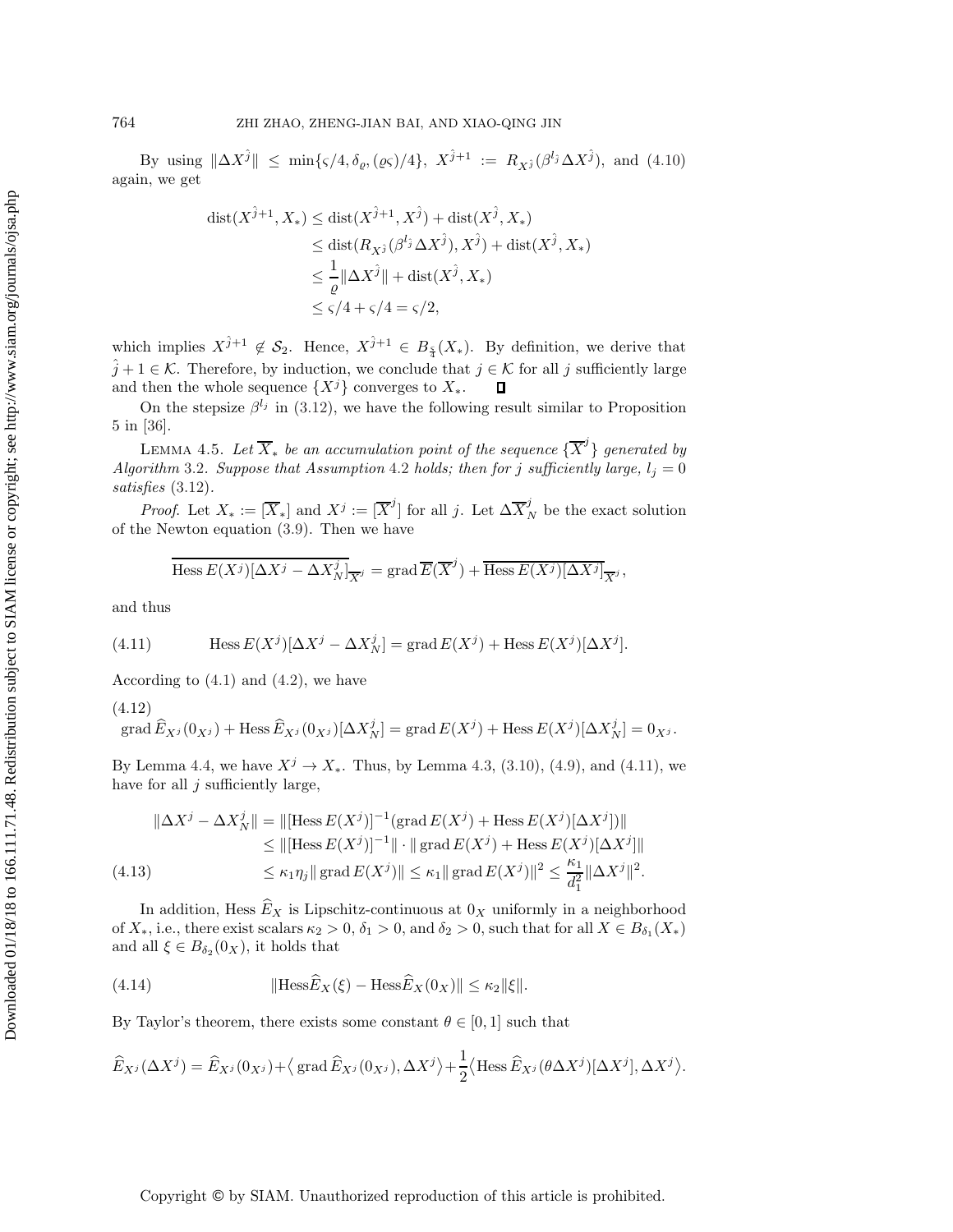By using  $(3.10)$ ,  $(4.9)$ ,  $(4.11)$ ,  $(4.12)$ ,  $(4.13)$ , and  $(4.14)$ , for all j sufficiently large,

$$
\overline{E}(\overline{R}_{\overline{X}^{j}}(\Delta \overline{X}^{j})) - \overline{E}(\overline{X}^{j}) - \frac{1}{2} \langle \text{grad } \overline{E}(\overline{X}^{j}), \Delta \overline{X}^{j} \rangle
$$
\n
$$
= E(R_{X^{j}}(\Delta X^{j})) - E(X^{j}) - \frac{1}{2} \langle \text{grad } E(X^{j}), \Delta X^{j} \rangle
$$
\n
$$
= \hat{E}_{X^{j}}(\Delta X^{j}) - \hat{E}_{X^{j}}(0_{X^{j}}) - \frac{1}{2} \langle \text{grad } \hat{E}_{X^{j}}(0_{X^{j}}), \Delta X^{j} \rangle
$$
\n
$$
= \frac{1}{2} \langle \text{grad } \hat{E}_{X^{j}}(0_{X^{j}}) + \text{Hess } \hat{E}_{X^{j}}(\theta \Delta X^{j})[\Delta X^{j}], \Delta X^{j} \rangle
$$
\n
$$
= \frac{1}{2} \langle \text{grad } \hat{E}_{X^{j}}(0_{X^{j}}) + \text{Hess } \hat{E}_{X^{j}}(0_{X^{j}})[\Delta X^{j}], \Delta X^{j} \rangle
$$
\n
$$
+ \frac{1}{2} \langle \text{Hess } \hat{E}_{X^{j}}(0_{X^{j}})[\Delta X^{j} - \Delta X^{j}_{N}], \Delta X^{j} \rangle
$$
\n
$$
+ \frac{1}{2} \langle \text{Hess } \hat{E}_{X^{j}}(\theta \Delta X^{j})[\Delta X^{j}] - \text{Hess } \hat{E}_{X^{j}}(0_{X^{j}})[\Delta X^{j}], \Delta X^{j} \rangle
$$
\n
$$
\leq 0 + \frac{1}{2} || \text{Hess } \hat{E}_{X^{j}}(0_{X^{j}})[\Delta X^{j} - \Delta X^{j}_{N} || \cdot ||\Delta X^{j} ||
$$
\n
$$
+ \frac{1}{2} || \text{Hess } \hat{E}_{X^{j}}(\theta \Delta X^{j}) - \text{Hess } \hat{E}_{X^{j}}(0_{X^{j}}) || \cdot ||\Delta X^{j} ||^{2}
$$
\n
$$
\leq \frac{1}{2} || \text{Hess } E(X^{j}) || \cdot ||\Delta X^{j} - \Delta X^{j}_{N} || \cdot ||\Delta X^{j} ||^{2
$$

where c is a constant. This shows that [\(3.12\)](#page-7-4) holds with  $l_j = 0$  for all j sufficiently large. The proof is complete.  $\Box$ 

We now establish the quadratic convergence of Algorithm [3.2.](#page-7-2)

THEOREM 4.6. Let  $\overline{X}_*$  be an accumulation point of the sequence  $\{\overline{X}^j\}$  generated *by Algorithm* [3.2](#page-7-2). Suppose that Assumption [4.2](#page-10-1) *holds. Then the whole sequence*  $\{[\overline{X}^j]\}$ *converges to*  $[\overline{X}_*]$  *quadratically.* 

*Proof.* Let  $X_* := [\overline{X}_*]$  and  $X^j := [\overline{X}^j]$  for all j. By Lemma [4.4,](#page-11-1) we have  $X^j \to X_*$ . By Lemma [4.5,](#page-12-4) we obtain  $X_j^{j+1} := [\overline{X}_j^{j+1}] = [\overline{R}_{\overline{X}_j} (\Delta \overline{X}_j^j) Q_j] = R_{X_j} (\Delta X_j)$  for all j sufficiently large. Then, by Lemmas [2.2](#page-3-3)[–2.3,](#page-3-4) there exist three scalars  $\tau_0, \tau_1, \tau_2 > 0$ such that for all  $j$  sufficiently large, (4.15)

<span id="page-13-0"></span>
$$
\begin{cases}\n\tau_0 \text{dist}(X^j, X_*) \leq \|\operatorname{grad} E(X^j)\| = \|\operatorname{grad} \overline{E}(\overline{X}^j)\| \leq \tau_1 \text{dist}(X^j, X_*), \\
\tau_0 \text{dist}(X^{j+1}, X_*) \leq \|\operatorname{grad} E(X^{j+1})\| = \|\operatorname{grad} E(R_{X^j}(\Delta X^j))\| \\
\leq \tau_2 \|\operatorname{grad} \widehat{E}_{X^j}(\Delta X^j)\|.\n\end{cases}
$$

We get by Taylor's formula for all  $j$  sufficiently large,

<span id="page-13-1"></span>
$$
\operatorname{grad} \widehat{E}_{X^j}(\Delta X^j) = \operatorname{grad} \widehat{E}_{X^j}(0_{X^j}) + \operatorname{Hess} \widehat{E}_{X^j}(0_{X^j})[\Delta X^j]
$$
  

$$
+ \int_0^1 \left( \operatorname{Hess} \widehat{E}_{X^j}(t \Delta X^j) - \operatorname{Hess} \widehat{E}_{X^j}(0_{X^j}) \right) [\Delta X^j] dt.
$$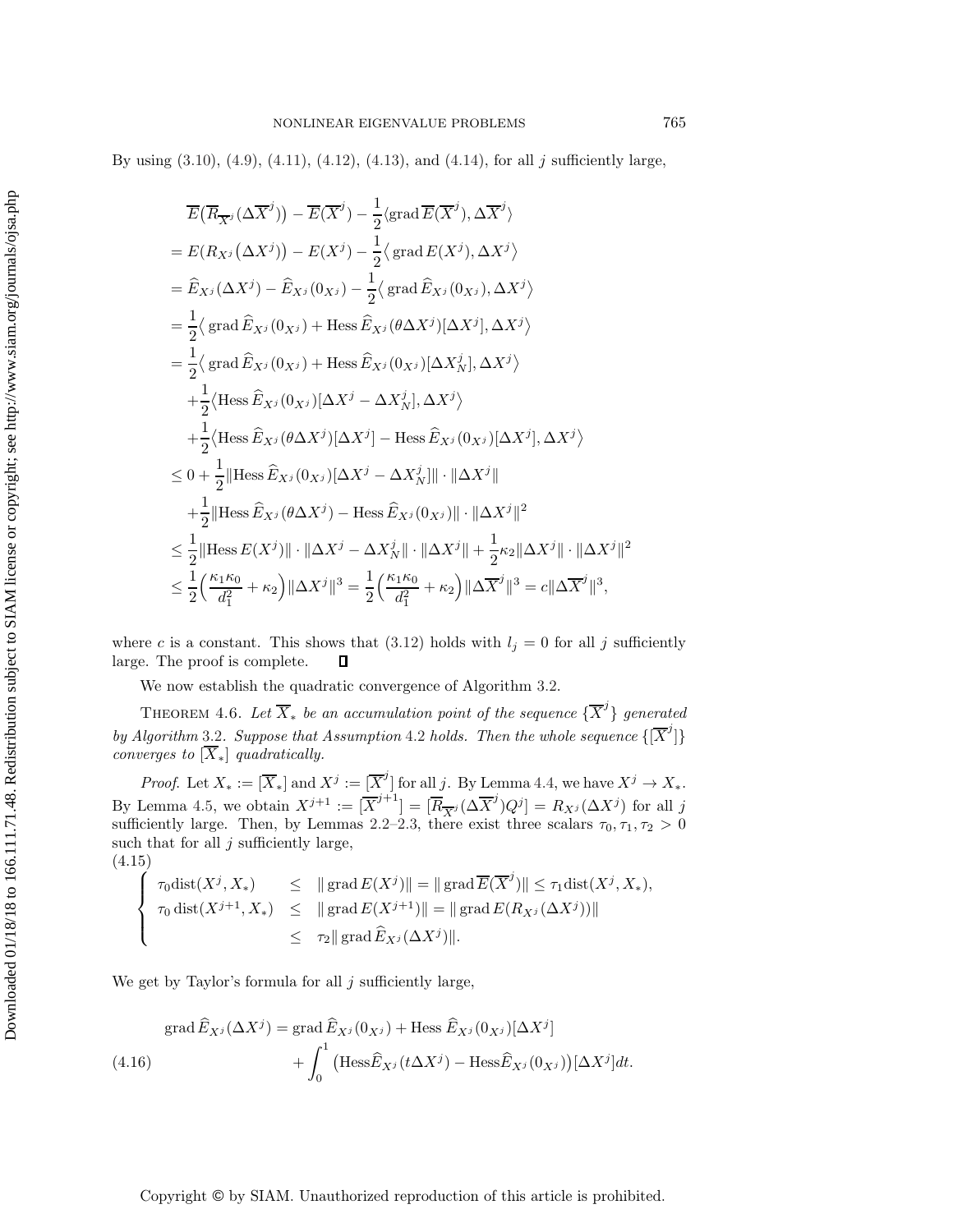From Lemma [4.3,](#page-10-3) [\(3.10\)](#page-7-0), [\(4.14\)](#page-12-3), [\(4.15\)](#page-13-0), and [\(4.16\)](#page-13-1), it follows that

<span id="page-14-1"></span>
$$
\frac{\tau_0}{\tau_2} \text{dist}(X^{j+1}, X_*) \le ||\text{grad}\,\widehat{E}_{X^j}(\Delta X^j)||
$$
\n
$$
\le ||\text{grad}\,\widehat{E}_{X^j}(0_{X^j}) + \text{Hess}\,\widehat{E}_{X^j}(0_{X^j})[\Delta X^j]||
$$
\n
$$
+ \left\| \int_0^1 (\text{Hess}\,\widehat{E}_{X^j}(t\Delta X^j) - \text{Hess}\,\widehat{E}_{X^j}(0_{X^j}))[\Delta X^j]dt \right\|
$$
\n
$$
\le ||\text{grad}\,E(X^j) + \text{Hess}\,E(X^j)[\Delta X^j]|| + \kappa_2 \|\Delta X^j\|^2
$$
\n
$$
\le ||\text{grad}\,E(X^j)|| + \kappa_2 \|\Delta X^j\|^2
$$
\n
$$
\le ||\text{grad}\,E(X^j)||^2 + \kappa_2 d_2^2 ||\text{grad}\,E(X^j)||^2
$$
\n(4.17)\n
$$
\le \tau_1^2 (1 + \kappa_2 d_2^2) \text{dist}(X^j, X_*)^2.
$$

Thus

$$
dist(X^{j+1}, X_*) \le \frac{\tau_2 \tau_1^2}{\tau_0} \left(1 + \kappa_2 d_2^2\right) dist(X^j, X_*)^2 = c_0 dist(X^j, X_*)^2,
$$

where  $c_0$  is a constant. This completes the proof.  $\Box$ 

As a direct consequence of [\(4.15\)](#page-13-0) and [\(4.17\)](#page-14-1), we can derive the following result.

COROLLARY 4.7. Let  $\overline{X}_*$  be an accumulation point of the sequence  $\{\overline{X}^j\}$  gen*erated by Algorithm* [3.2](#page-7-2)*. Suppose that Assumption* [4.2](#page-10-1) *holds. Then there exists a constant*  $c > 0$  *such that for all* j *sufficiently large,* 

<span id="page-14-3"></span>
$$
\|\operatorname{grad} E([\overline{X}^{j+1}])\| \le c \|\operatorname{grad} E([\overline{X}^{j}])\|^{2}.
$$

<span id="page-14-0"></span>**5. Positive definiteness condition.** In this section, we give the positive definiteness condition of Hess  $E([\overline{X}_*])$  defined in Assumption [4.2,](#page-10-1) where  $\overline{X}_*$  is an accumulation point of the sequence  $\{\overline{X}^j\}$  generated by Algorithm [3.2.](#page-7-2) By using the Riemannian gradient and Riemannian Hessian of  $E$  given in  $(3.7)$  and  $(3.8)$ , we can establish the following result on the positive definiteness of Hess  $E([\overline{X}_*])$ .

THEOREM 5.1. Let  $\overline{X}_*$  be an accumulation point of the sequence  $\{\overline{X}^j\}$  generated *by Algorithm* [3.2](#page-7-2)*, and*  $\overline{X}_*$  *is a global minimizer of problem* [\(1.1\)](#page-0-0)*.* Let  $\overline{\lambda}_1 \leq \overline{\lambda}_2 \leq \cdots \leq$  $\bar{\lambda}_n$  *be eigenvalues of*  $H(\overline{X}_*)$ *. If*  $\bar{\lambda}_{k+1} > \bar{\lambda}_k$  *and*  $\alpha \geq 0$ *, then* Hess  $E([\overline{X}_*])$  *is positive definite, i.e.,*

<span id="page-14-2"></span>
$$
\left\langle \text{Hess } E([\overline{X}_*])[Z_{[\overline{X}_*]}], Z_{[\overline{X}_*]} \right\rangle > 0 \quad \forall Z_{[\overline{X}_*]} \in T_{[\overline{X}_*]} \mathcal{Q} \backslash \{0_{[\overline{X}_*]} \}.
$$

*Proof.* Let  $X_* := [\overline{X}_*]$ . Since

$$
\langle \text{Hess } E(X_*)[Z_{X_*}], Z_{X_*} \rangle = \langle \overline{\text{Hess } E(X_*)[Z_{X_*}]}_{\overline{X}_*}, \overline{Z}_{\overline{X}_*} \rangle \quad \forall Z_{X_*} \in T_{X_*} \mathcal{Q} \setminus \{0_{X_*}\},
$$

Hess  $E(X_*)$  is positive definite if and only if

(5.1) 
$$
\langle \overline{\text{Hess } E(X_*)} \overline{Z_{X_*}} \overline{Z}_{\overline{X}_*}, \overline{Z}_{\overline{X}_*} \rangle > 0 \quad \forall \overline{Z}_{\overline{X}_*} \in \mathcal{H}_{\overline{X}_*} \setminus \{0_{\overline{X}_*}\}.
$$

By  $(3.8)$ , we have

$$
\overline{\text{Hess }E(X_*)[Z_{X_*}]}_{\overline{X}_*} = T_1(\overline{Z}_{\overline{X}_*}) + T_2(\overline{Z}_{\overline{X}_*}) + T_3(\overline{Z}_{\overline{X}_*}) \quad \forall \overline{Z}_{\overline{X}_*} \in \mathcal{H}_{\overline{X}_*},
$$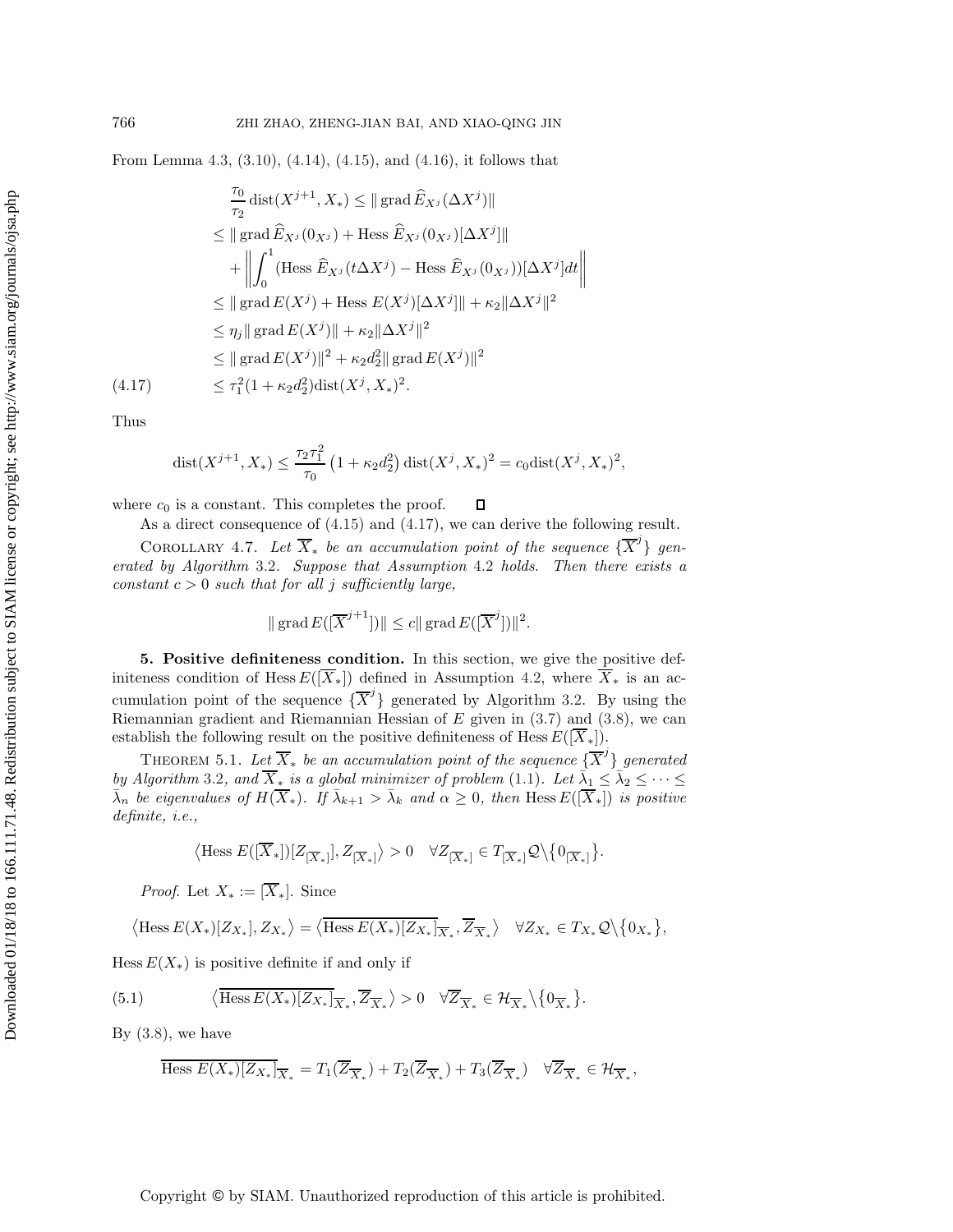where for each  $\overline{Z}_{\overline{X}*} \in \mathcal{H}_{\overline{X}*},$ 

<span id="page-15-2"></span>
$$
\begin{cases}\nT_1(\overline{Z}_{\overline{X}_*}) = -(I_n - \overline{X}_* \overline{X}_*^T) \overline{Z}_{\overline{X}_*} \overline{X}_*^T H(\overline{X}_*) \overline{X}_*, \\
T_2(\overline{Z}_{\overline{X}_*}) = 2\alpha (I_n - \overline{X}_* \overline{X}_*^T) \text{Diag}(L^{-1} \text{diag}(\overline{Z}_{\overline{X}_*} \overline{X}_*^T)) \overline{X}_*, \\
T_3(\overline{Z}_{\overline{X}_*}) = (I_n - \overline{X}_* \overline{X}_*^T) H(\overline{X}_*) \overline{Z}_{\overline{X}_*}.\n\end{cases}
$$

To verify [\(5.1\)](#page-14-2), we only need to show that

(5.2) 
$$
\langle T_1(\overline{Z}_{\overline{X}_*}), \overline{Z}_{\overline{X}_*}\rangle + \langle T_2(\overline{Z}_{\overline{X}_*}), \overline{Z}_{\overline{X}_*}\rangle + \langle T_3(\overline{Z}_{\overline{X}_*}), \overline{Z}_{\overline{X}_*}\rangle > 0
$$

for all  $\overline{Z}_{\overline{X}_*} \in \mathcal{H}_{\overline{X}_*} \setminus \{0_{\overline{X}_*}\}.$  Since  $\overline{X}_*$  is a global minimizer of problem  $(1.1), \overline{X}_*$  $(1.1), \overline{X}_*$  is the matrix consisting of the  $k$  eigenvectors corresponding to the  $k$  smallest eigenvalues of  $H(\overline{X}_*)$ . Let

<span id="page-15-1"></span><span id="page-15-0"></span>
$$
\overline{\Lambda}_1 = \mathrm{Diag}(\overline{\lambda}_1, \overline{\lambda}_2, \dots, \overline{\lambda}_k), \qquad \overline{\Lambda}_2 = \mathrm{Diag}(\overline{\lambda}_{k+1}, \overline{\lambda}_{k+2}, \dots, \overline{\lambda}_n).
$$

It follows that

(5.3) 
$$
H(\overline{X}_*)\overline{X}_* = \overline{X}_*\overline{\Lambda}_1, \qquad H(\overline{X}_*)\overline{X}_* = \overline{X}_*\perp \overline{\Lambda}_2,
$$

where  $\overline{X}_{*}$  denotes the orthogonal complement matrix of  $\overline{X}_{*}$  with  $\overline{X}_{*}^T \overline{X}_{*} = I_{n-k}$ . In addition, for any  $Z_{X_*} \in T_{X_*} \mathcal{Q}$ , we have  $\overline{Z}_{\overline{X}_*} \in \mathcal{H}_{\overline{X}_*}$ , i.e.,

(5.4) 
$$
\overline{Z}_{\overline{X}_*} = \overline{X}_{* \perp} K, \quad K \in \mathbb{R}^{(n-k) \times k}.
$$

Thus  $T_i$  are the functions of the variable  $K \in \mathbb{R}^{(n-k)\times k}$  for  $i = 1, 2, 3$ , and  $\overline{Z}_{\overline{X}_*} = 0$ if and only if  $0 = K \in \mathbb{R}^{(n-k)\times k}$ , where 0 is a zero matrix. It follows from  $(5.3)$  and [\(5.4\)](#page-15-1) that for each  $K \in \mathbb{R}^{(n-k)\times k}$ ,

$$
\begin{cases}\nT_1(K) = -(I_n - \overline{X}_* \overline{X}_*^T) \overline{X}_{* \perp} K \overline{\Lambda}_1 = -\overline{X}_{* \perp} K \overline{\Lambda}_1, \\
T_2(K) = 2\alpha (I_n - \overline{X}_* \overline{X}_*^T) \text{Diag}(L^{-1} \text{diag}(\overline{X}_{* \perp} K \overline{X}_*^T)) \overline{X}_*, \\
T_3(K) = (I_n - \overline{X}_* \overline{X}_*^T) H(\overline{X}_*) \overline{X}_{* \perp} K = (I_n - \overline{X}_* \overline{X}_*^T) \overline{X}_{* \perp} \overline{\Lambda}_2 K = \overline{X}_{* \perp} \overline{\Lambda}_2 K.\n\end{cases}
$$

We recall that the meaning of the notation diag( $\cdot$ ) is different from that of the notation  $Diag(\cdot)$  (see section [1\)](#page-0-2). Hence, [\(5.2\)](#page-15-2) holds if and only if

<span id="page-15-6"></span>(5.5) 
$$
\langle T_1(K), \overline{X}_{* \perp} K \rangle + \langle T_2(K), \overline{X}_{* \perp} K \rangle + \langle T_3(K), \overline{X}_{* \perp} K \rangle > 0
$$

for all  $K \in \mathbb{R}^{(n-k)\times k} \setminus \{0\}$ . By simple calculation, we have for each  $K \in \mathbb{R}^{(n-k)\times k}$ ,

<span id="page-15-4"></span>(5.6) 
$$
\langle T_1(K), \overline{X}_{* \perp} K \rangle = -\langle \overline{X}_{* \perp} K \overline{\Lambda}_1, \overline{X}_{* \perp} K \rangle = -\langle K, K \overline{\Lambda}_1 \rangle,
$$

<span id="page-15-3"></span>
$$
\langle T_2(K), \overline{X}_{* \perp} K \rangle = 2\alpha \langle (I_n - \overline{X}_* \overline{X}_*^T) \text{Diag}(L^{-1} \text{diag}(\overline{X}_{* \perp} K \overline{X}_*^T)) \overline{X}_*, \overline{X}_{* \perp} K \rangle
$$
  
= 2\alpha \langle \text{Diag}(L^{-1} \text{diag}(\overline{X}\_{\* \perp} K \overline{X}\_\*^T)), \overline{X}\_{\* \perp} K \overline{X}\_\*^T \rangle  
= 2\alpha \langle \text{diag}(\overline{X}\_{\* \perp} K \overline{X}\_\*^T), L^{-1} \text{diag}(\overline{X}\_{\* \perp} K \overline{X}\_\*^T) \rangle,

<span id="page-15-5"></span>(5.8) 
$$
\langle T_3(K), \overline{X}_{* \perp} K \rangle = \langle \overline{X}_{* \perp} \overline{\Lambda}_2 K, \overline{X}_{* \perp} K \rangle = \langle K, \overline{\Lambda}_2 K \rangle.
$$

## Copyright © by SIAM. Unauthorized reproduction of this article is prohibited.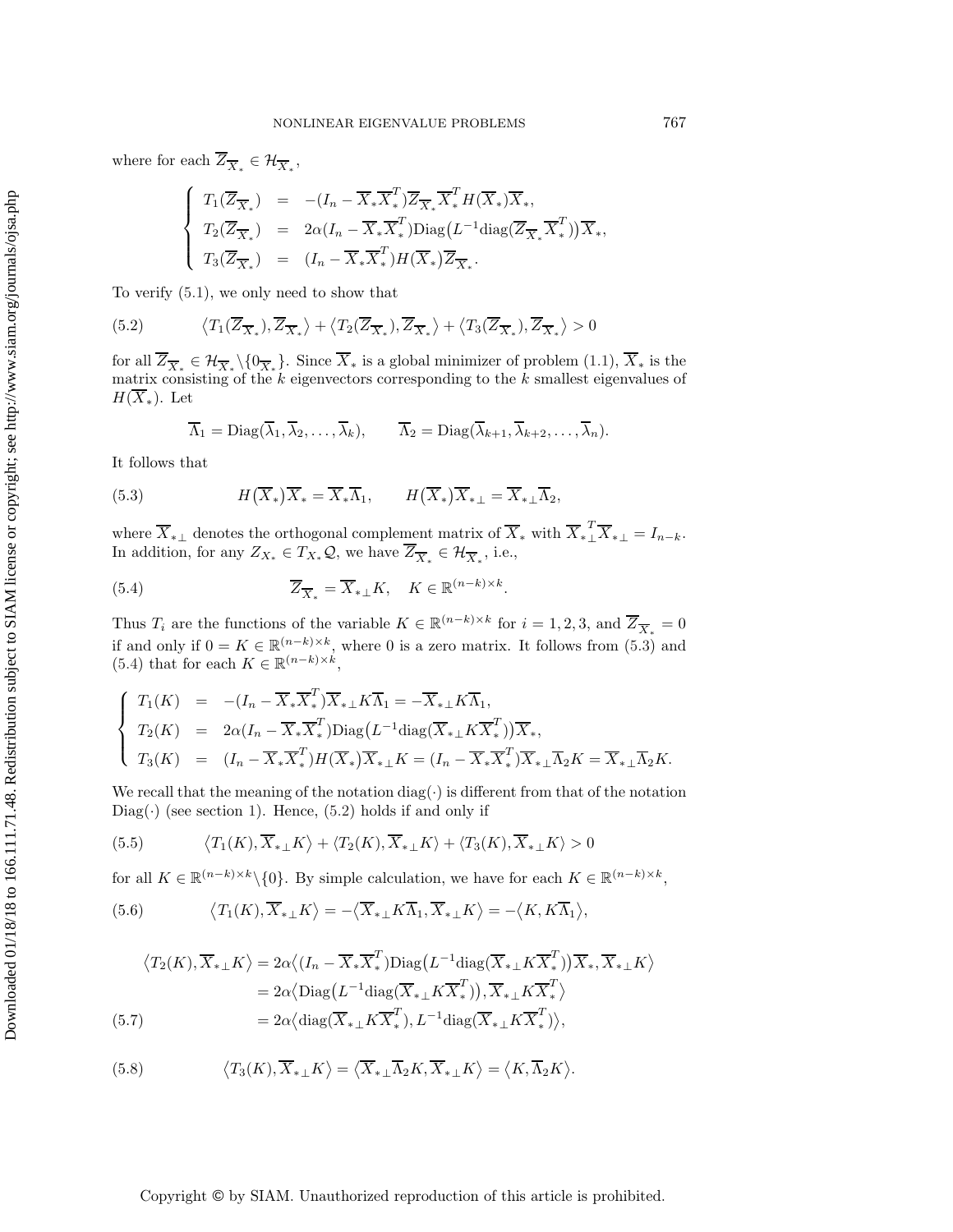Since L is the Laplacian operator and  $\alpha \geq 0$ , we have by [\(5.7\)](#page-15-3),

(5.9) 
$$
\langle T_2(K), \overline{X}_{* \perp} K \rangle = 2\alpha \langle \text{diag}(\overline{X}_{* \perp} K \overline{X}_*^T), L^{-1} \text{diag}(\overline{X}_{* \perp} K \overline{X}_*^T) \rangle \ge 0
$$

for all  $K \in \mathbb{R}^{(n-k)\times k} \setminus \{0\}$ . For any given  $A_1 \in \mathbb{R}^{m_1 \times m_2}$ ,  $A_2 \in \mathbb{R}^{m_2 \times m_3}$ , and  $A_3 \in$  $\mathbb{R}^{m_3 \times m_1}$ , we have [\[8,](#page-21-17) Fact 7.4.8],

<span id="page-16-2"></span>
$$
tr(A_1A_2A_3) = vec(A_1)^T (A_2 \otimes I_{m_1}) vec(A_3^T),
$$

where the vec operator creates a column vector from a matrix by stacking its column vectors below one another, and  $A \otimes B = [a_{ij}B] \in \mathbb{R}^{mp \times nq}$  for  $A = [a_{ij}] \in \mathbb{R}^{m \times n}$  and  $B \in \mathbb{R}^{p \times q}$ . Also, the vectorized transpose matrix  $P \in \mathbb{R}^{(n-k)k \times (n-k)k}$  is such that [\[22,](#page-21-18) Theorem 4.3.8]

$$
\text{vec}(K^T) = P \text{vec}(K) \quad \forall K \in \mathbb{R}^{(n-k) \times k}.
$$

This, together with [\(5.6\)](#page-15-4), [\(5.8\)](#page-15-5), and Corollary 4.3.10 in [\[22\]](#page-21-18), gives rise to

$$
\langle T_1(K), \overline{X}_{* \perp} K \rangle = -\langle K, K \overline{\Lambda}_1 \rangle = -\text{tr}(K \overline{\Lambda}_1 K^T) = -\text{vec}(K)^T (\overline{\Lambda}_1 \otimes I_{n-k}) \text{vec}(K)
$$

and

$$
\langle T_3(K), \overline{X}_{* \perp} K \rangle = \langle K, \overline{\Lambda}_2 K \rangle = \text{tr}(K^T \overline{\Lambda}_2 K) = \text{vec}(K^T)^T (\overline{\Lambda}_2 \otimes I_k) \text{vec}(K^T)
$$
  
= 
$$
\text{vec}(K)^T (P^T (\overline{\Lambda}_2 \otimes I_k) P) \text{vec}(K) = \text{vec}(K)^T (I_k \otimes \overline{\Lambda}_2) \text{vec}(K)
$$

for all  $K \in \mathbb{R}^{(n-k)\times k}$ . Thus

$$
(5.10)\ \langle T_1(K), \overline{X}_{* \perp} K \rangle + \langle T_3(K), \overline{X}_{* \perp} K \rangle = \text{vec}(K)^T \big( I_k \otimes \overline{\Lambda}_2 - \overline{\Lambda}_1 \otimes I_{n-k} \big) \text{vec}(K)
$$

for all  $K \in \mathbb{R}^{(n-k)\times k}$ . The eigenvalues of  $I_k \otimes \overline{\Lambda}_2 - \overline{\Lambda}_1 \otimes I_{n-k}$  are [\[22,](#page-21-18) Theorem 4.4.5]:

<span id="page-16-1"></span>
$$
\overline{\lambda}_i - \overline{\lambda}_j, \quad i = k+1, \dots, n, \ j = 1, \dots, k.
$$

By assumption,

$$
\bar{\lambda}_1 \leq \bar{\lambda}_2 \leq \cdots \leq \bar{\lambda}_k < \bar{\lambda}_{k+1} \leq \cdots \leq \bar{\lambda}_n.
$$

Then we get by [\(5.10\)](#page-16-1),

$$
\left\langle T_1(K), \overline{X}_{*+}K \right\rangle + \left\langle T_3(K), \overline{X}_{*+}K \right\rangle \geq (\bar{\lambda}_{k+1} - \bar{\lambda}_k) \|K\|^2 > 0 \quad \forall K \in \mathbb{R}^{(n-k)\times k} \setminus \{0\}.
$$

 $\Box$ This, together with [\(5.2\)](#page-15-2), [\(5.5\)](#page-15-6), and [\(5.9\)](#page-16-2), yields [\(5.1\)](#page-14-2). The proof is complete.

We point out that in our numerical tests, the positive definiteness condition in Theorem [5.1](#page-14-3) holds for most numerical examples and the quadratic convergence is observed, where the starting points are chosen appropriately.

<span id="page-16-0"></span>**6. Numerical experiments.** In this section, we present the numerical perfor-mance of Algorithm [3.2](#page-7-2) for solving the NEP  $(1.2)$  by the solution of the total energy minimization problem [\(1.1\)](#page-0-0). To illustrate the efficiency of our method, we compare the proposed algorithm with the trust region SCF (TRSCF) iteration [\[45\]](#page-22-0), where the trust region parameter is chosen as suggested in [\[45\]](#page-22-0), which should be based on the gap between the kth and  $(k+1)$ th eigenvalues of  $H(\overline{X}^j)$  at the current iterate  $\overline{X}^j$ . For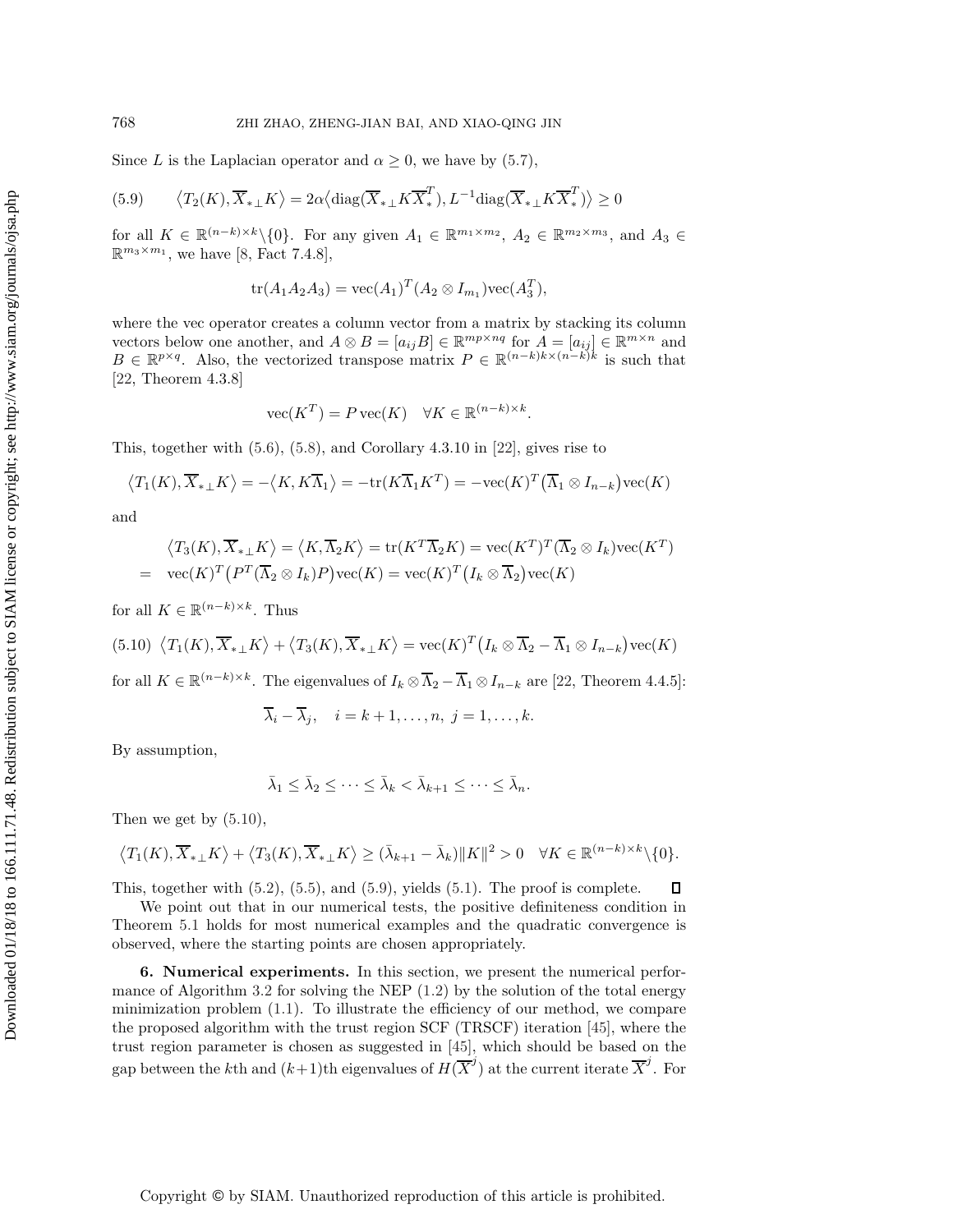## NONLINEAR EIGENVALUE PROBLEMS 769

<span id="page-17-3"></span>TABLE 1 Numerical results for Example [6.1](#page-17-0).

| Alg.       | $(n,k,\alpha)$ | cpu time   | IT.   | NF.   | NCG.    | Res.                    |
|------------|----------------|------------|-------|-------|---------|-------------------------|
|            | (a)            | $0.0031$ s | 2.6   | 3.6   | 1.0000  | $9.0589 \times 10^{-8}$ |
| Alg. $3.2$ | (b)            | $0.0078$ s | 3.2   | 4.2   | 6.9063  | $5.5031 \times 10^{-8}$ |
|            | (c)            | $0.0203$ s | 5.0   | 6.0   | 20.6600 | $9.0158 \times 10^{-8}$ |
|            | (d)            | $0.0359$ s | 4.1   | 5.6   | 62.4390 | $1.7196 \times 10^{-7}$ |
|            | (a)            | 0.0218 s   | 18.8  | 19.8  |         | $6.3051 \times 10^{-7}$ |
| TRSCF      | (b)            | $0.1778$ s | 39.2  | 40.2  |         | $8.5019 \times 10^{-7}$ |
|            | (c)            | 2.8798 s   | 110.0 | 111.0 |         | $9.2728 \times 10^{-7}$ |
|            | (d)            | $1.2886$ s | 77.5  | 78.5  |         | $9.5057 \times 10^{-7}$ |

Algorithm [3.2](#page-7-2) and the TRSCF iteration, we randomly generate the starting points by the built-in functions randn, svd, and eigs:

$$
\overline{X}=\texttt{randn}\,(n,k),\,\,\big[U,S,V\big]=\texttt{svd}\,(\overline{X},0),\,\,\widehat{X}=UV^T,\,\,\overline{X}^0=\texttt{eigs}\,(H(\widehat{X}),k,\text{'sm'}).
$$

The stopping criterion is set to be

$$
\|\operatorname{grad}\overline{E}(\overline{X}^j)\| < 10^{-6}.
$$

In our numerical tests, we set  $\eta = 0.1$ ,  $\sigma = 10^{-4}$ ,  $\beta = 1/2$ ,  $Q_j = I_k$  for all j, and L is an n-by-n real symmetric tridiagonal matrix with 2 on its diagonal and −1 on its suband superdiagonals. In addition, the largest number of outer iterations in Algorithm [3.2](#page-7-2) and the TRSCF iteration is set to be 3000, and the largest number of iterations in the CG method is set to be nk.

For Examples [6.1](#page-17-0)[–6.6](#page-19-0) below, we repeat our experiments over 10 different starting points. All the numerical tests are carried out by using MATLAB 7.1 on a Dell computer, Intel Core i7-2600 Duo of 3.40 GHz CPU and 16 GB RAM. In what follows, cputime, IT., NF., NCG., and Res. mean the averaged total CPU time in seconds, the averaged number of outer iterations, the averaged number of function evaluations, the averaged number of inner iterations of the CG method, and the averaged residual  $\Vert$ grad  $\overline{E}(\overline{X}^j)\Vert$ at the final iterate of the algorithms, respectively.

It was shown in [\[46\]](#page-22-2) that the SCF iteration converged for Example [6.1](#page-17-0) and failed to converge for Example [6.2.](#page-17-1) To show the effectiveness of our method over the TRSCF algorithm, we report the numerical results for Examples [6.1](#page-17-0)[–6.3](#page-17-2) with different choices of *n*, *k*, and  $\alpha$ .

<span id="page-17-0"></span>*Example* 6.1 (see [\[46\]](#page-22-2)). We consider the NEP for different choices of  $n, k, \alpha$ : (a)  $n = 2, k = 1, \alpha = 3$ ; (b)  $n = 10, k = 2, \alpha = 0.6$ ; (c)  $n = 100, k = 10, \alpha = 0.005$ ; (d)  $n = 100, k = 4, \alpha = 0.001.$ 

<span id="page-17-1"></span>*Example* 6.2 (see [\[46\]](#page-22-2)). We consider the NEP for different choices of  $n, k, \alpha$ : (a)  $n = 2, k = 1, \alpha = 9;$  (b)  $n = 10, k = 2, \alpha = 3;$  (c)  $n = 100, k = 10, \alpha = 1;$  (d)  $n = 100, k = 4, \alpha = 2.$ 

Tables [1–](#page-17-3)[2](#page-18-0) include numerical results for Examples [6.1](#page-17-0)[–6.2.](#page-17-1) We observe from Tables [1–](#page-17-3)[2](#page-18-0) that both methods converge while our method performs much better than the TRSCF iteration in terms of the CPU time.

<span id="page-17-2"></span>*Example* 6.3. We consider the NEP for  $k = 10, \alpha = 1$ , and varying  $n =$ 200, 400, 800, 1000.

Table [3](#page-18-1) gives numerical results for Example [6.3.](#page-17-2) We see from Table [3](#page-18-1) that our method is more efficient than the TRSCF iteration in terms of CPU time.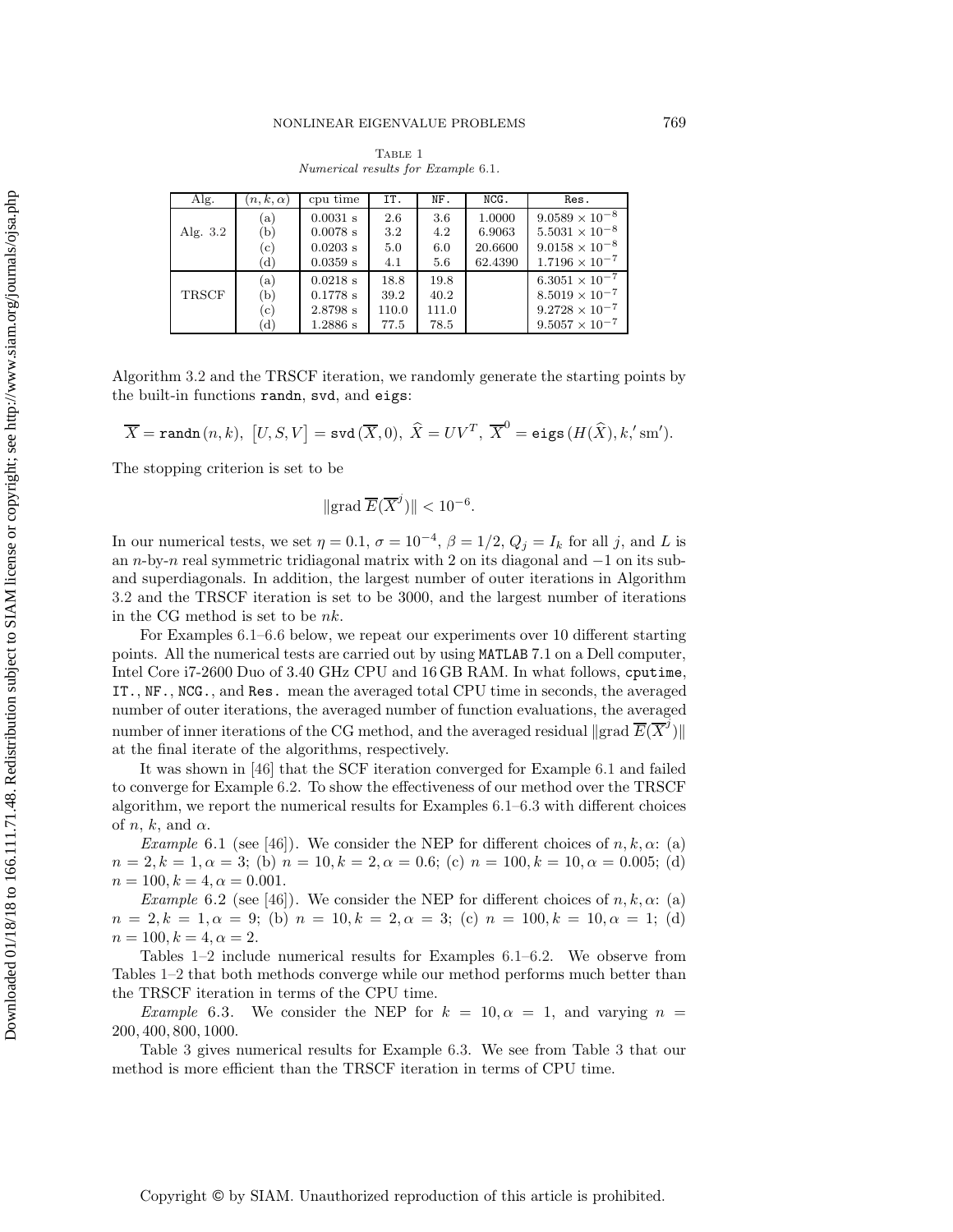<span id="page-18-0"></span>TABLE  $2\,$ Numerical results for Example [6.2](#page-17-1).

| Alg.         | $(n, k, \alpha)$ | cpu time   | IT.  | NF.  | NCG.    | Res.                     |
|--------------|------------------|------------|------|------|---------|--------------------------|
|              | (a)              | 0.0047 s   | 4.1  | 6.7  | 1.0000  | $4.0109 \times 10^{-8}$  |
| Alg. 3.2     | (b)              | $0.0062$ s | 5.0  | 6.7  | 4.5200  | $7.4409 \times 10^{-9}$  |
|              | (c)              | 0.0296 s   | 8.0  | 10.3 | 16.9625 | $3.5290 \times 10^{-10}$ |
|              | (d)              | 0.0172 s   | 7.0  | 10.0 | 10.6571 | $2.6830\times10^{-11}$   |
|              | (a)              | $0.0328$ s | 30.2 | 31.2 |         | $7.8182 \times 10^{-7}$  |
| <b>TRSCF</b> | (b)              | $0.1654$ s | 33.0 | 34.0 |         | $9.2415 \times 10^{-7}$  |
|              | (c)              | 6.7330 s   | 83.6 | 84.6 |         | $9.3917 \times 10^{-7}$  |
|              | (d)              | $3.7035$ s | 53.0 | 54.0 |         | $8.9907 \times 10^{-7}$  |

<span id="page-18-1"></span>TABLE 3 Numerical results for Example [6.3](#page-17-2).

| Alg.         | $\boldsymbol{n}$ | cpu time    | IT.  | NF.  | $NCG$ . | Res.                     |
|--------------|------------------|-------------|------|------|---------|--------------------------|
|              | 200              | 0.0343 s    | 8.0  | 10.0 | 16.7875 | $9.6512 \times 10^{-11}$ |
| Alg. 3.2     | 400              | 0.1934 s    | 7.6  | 9.6  | 15.3947 | $3.8372 \times 10^{-7}$  |
|              | 800              | 0.3744 s    | 8.0  | 10.0 | 17.4500 | $9.9671 \times 10^{-12}$ |
|              | 1000             | 0.4181 s    | 8.0  | 10.0 | 17.4000 | $1.0358 \times 10^{-11}$ |
|              | 200              | $22.2083$ s | 85.0 | 86.0 |         | $9.6446 \times 10^{-7}$  |
| <b>TRSCF</b> | 400              | 88.6444 s   | 86.0 | 87.0 |         | $9.6992 \times 10^{-7}$  |
|              | 800              | 309.0770 s  | 87.0 | 88.0 |         | $9.0885 \times 10^{-7}$  |
|              | 1000             | 322.8768 s  | 87.0 | 88.0 |         | $9.1770 \times 10^{-7}$  |

<span id="page-18-3"></span>TABLE 4 Numerical results for Example [6.4](#page-18-2).

| $\alpha$     | cpu time   | IT.  | NF.  | NCG.    | Res.                    |
|--------------|------------|------|------|---------|-------------------------|
| 0.0001       | 0.0437 s   | 1.0  | 2.0  | 37.7000 | $4.7089 \times 10^{-8}$ |
| 0.001        | 0.0811 s   | 2.0  | 3.0  | 36.3000 | $1.0550 \times 10^{-9}$ |
| 0.01         | 0.1482 s   | 9.2  | 10.3 | 14.9891 | $2.0247 \times 10^{-7}$ |
| 0.1          | $0.2371$ s | 12.3 | 14.3 | 16.9512 | $5.2409 \times 10^{-8}$ |
| $\mathbf{1}$ | 0.1810 s   | 7.0  | 9.0  | 23.3429 | $1.0884 \times 10^{-9}$ |
| 20           | $0.2153$ s | 6.0  | 8.0  | 32.0167 | $3.4250 \times 10^{-9}$ |
| 40           | 0.1560 s   | 5.0  | 7.0  | 29.5000 | $2.9122 \times 10^{-8}$ |
| 80           | 0.1872 s   | 6.0  | 8.0  | 25.9167 | $1.0831 \times 10^{-9}$ |
| 100          | 0.1622 s   | 6.0  | 8.0  | 24.8833 | $2.2898 \times 10^{-9}$ |

In Figure [1,](#page-19-1) we give the convergence history of Algorithm [3.2](#page-7-2) for two tests with  $(n, k, \alpha) = (100, 10, 0.005)$  and  $(n, k, \alpha) = (1000, 10, 1)$ . This figure depicts the logarithm of the residual versus the number of iterations for solving the NEP. We can see from Figure [1](#page-19-1) that the TRSCF iteration converges slowly while our method converges quadratically. This confirms our theoretical results.

<span id="page-18-2"></span>*Example* 6.4. We consider the NEP for  $n = 100$  and  $k = 20$  and varying  $\alpha$ .

Table [4](#page-18-3) lists numerical results for Example [6.4.](#page-18-2) We observe from Table [4](#page-18-3) and other tests that when n and k are fixed, the smaller the parameter  $\alpha$ , the smaller the averaged number of outer iterations. This shows that the magnitude of  $\alpha$ , which measures the amount of nonlinearity, has some effect on the convergence of the proposed method (perhaps in terms of Lipschitz bound constant). On the other hand, the larger the parameter  $\alpha$ , the more nonlinear the problem becomes, but there is no obvious increase in the averaged numbers of inner and outer iterations for most numerical tests.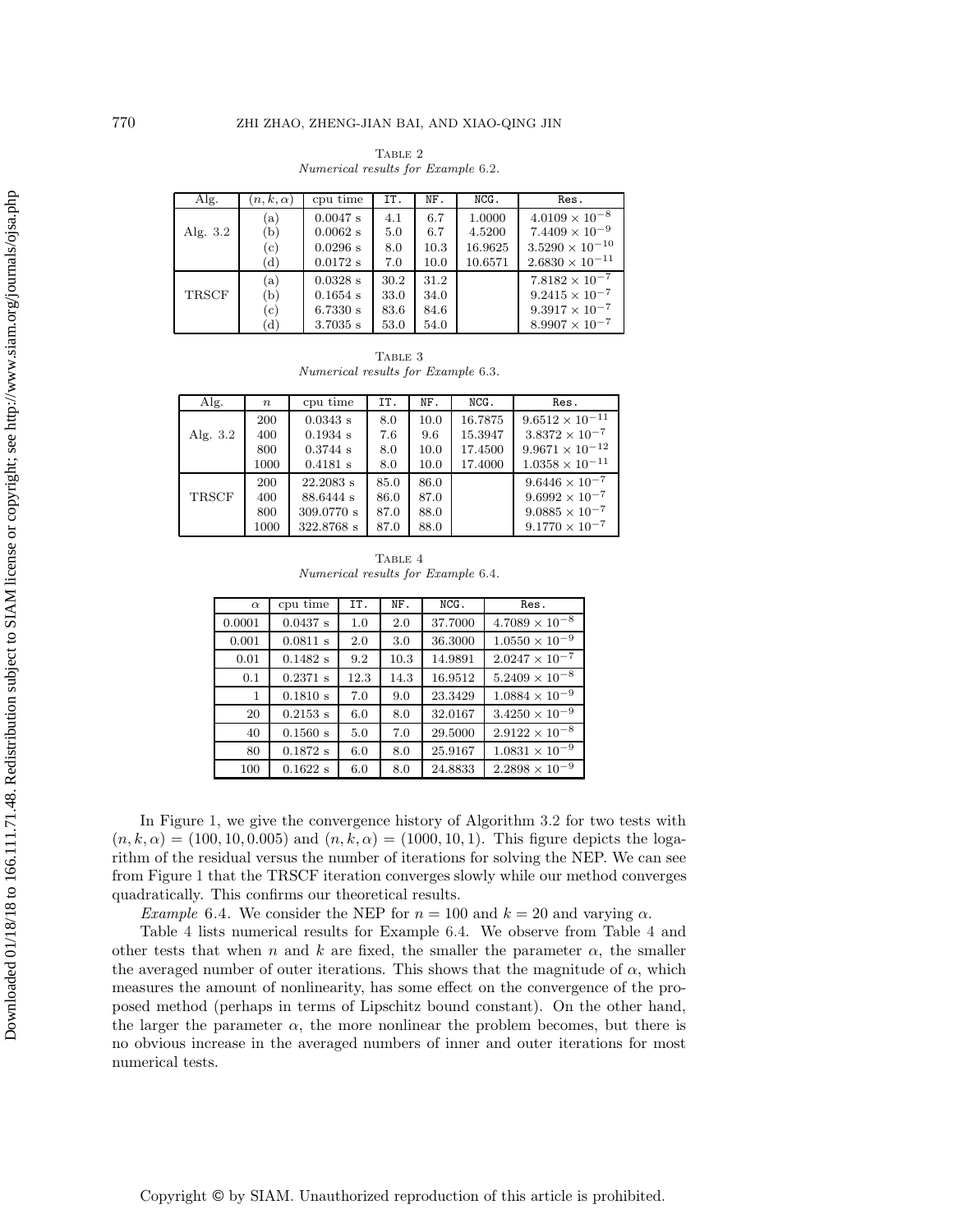

<span id="page-19-1"></span>Fig. 1. Convergence history of two tests.

To further illustrate the efficiency of our method, we compare our method with the classical interior point method (IPM) [\[12\]](#page-21-15). For simplicity, as in [\[19\]](#page-21-7), we call the MATLAB-provided function fmincon by

 $[X, RESNRM] = \text{fmincon}(\mathbb{Q}myfun, X0, [], [], [], [], [], [], ...$ @nonlcon, options, L, k, alpha);

Here, the MATLAB function myfun.m evaluates the total energy in [\(1.1\)](#page-0-0) with its gradient. The function non1con.m computes the nonlinear equality constraints  $X^T X - I_k$ with its gradient. L, k, alpha are, respectively, matrices and scalar parameters used for function and gradient calculations. The parameter options provides other parameters used by the fmincon function. Here, HessX is a function to compute the product of the Hessian of the Lagrangian and an arbitrary vector.

options = optimset('Algorithm','interior-point','MaxIter',5000,... 'MaxSQPIter',100, 'MaxFunEvals',6000,'GradObj',on',... 'LargeScale','on','GradConstr','on','Hessian','on',... 'SubproblemAlgorithm','cg','HessMult',@HessX,... 'TolX',1.e-8,'TolCon',1.e-8,'TolFun',1.e-8);

In our numerical tests, the stopping criterion for Algorithm [3.2](#page-7-2) is the same as the IPM. The starting points for Algorithm [3.2](#page-7-2) and the IPM are set as above and the other parameters in Algorithm [3.2](#page-7-2) are set as above. For Example [6.5](#page-19-2) below, we repeat our experiments over 10 different starting points.

<span id="page-19-2"></span>*Example* 6.5. We consider the NEP for varying n and k. We report numerical results for (a)  $k = 10$ ,  $\alpha = 1$ , and  $n = 200, 400, 800, 1000$ ; and (b)  $n = 1000, \alpha = 1$ , and  $k = 10, 20, 30, 40$ .

Table [5](#page-20-1) lists numerical results for Example [6.5.](#page-19-2) We see from Table [5](#page-20-1) that our method is much more effective than the IPM.

<span id="page-19-0"></span>Finally, we consider the following large-scale NEP.

*Example* 6.6. We consider the NEP for varying n and k. We report numerical results for (a)  $k = 20$ ,  $\alpha = 1$ , and  $n = 20,000$ , 40,000, 80,000, 100,000, 200,000, 300,000; and (b)  $n = 10,000, \alpha = 1$ , and  $k = 20,40,60,80,100,120$ .

Table [6](#page-20-2) lists numerical results for Example [6.6.](#page-19-0) Table [6](#page-20-2) shows that the proposed algorithm is very efficient for solving large-scale NEPs. (The largest numerical examples that we have tested are (1)  $k = 20$  and  $n = 300,000$  and (2)  $n = 10,000$  and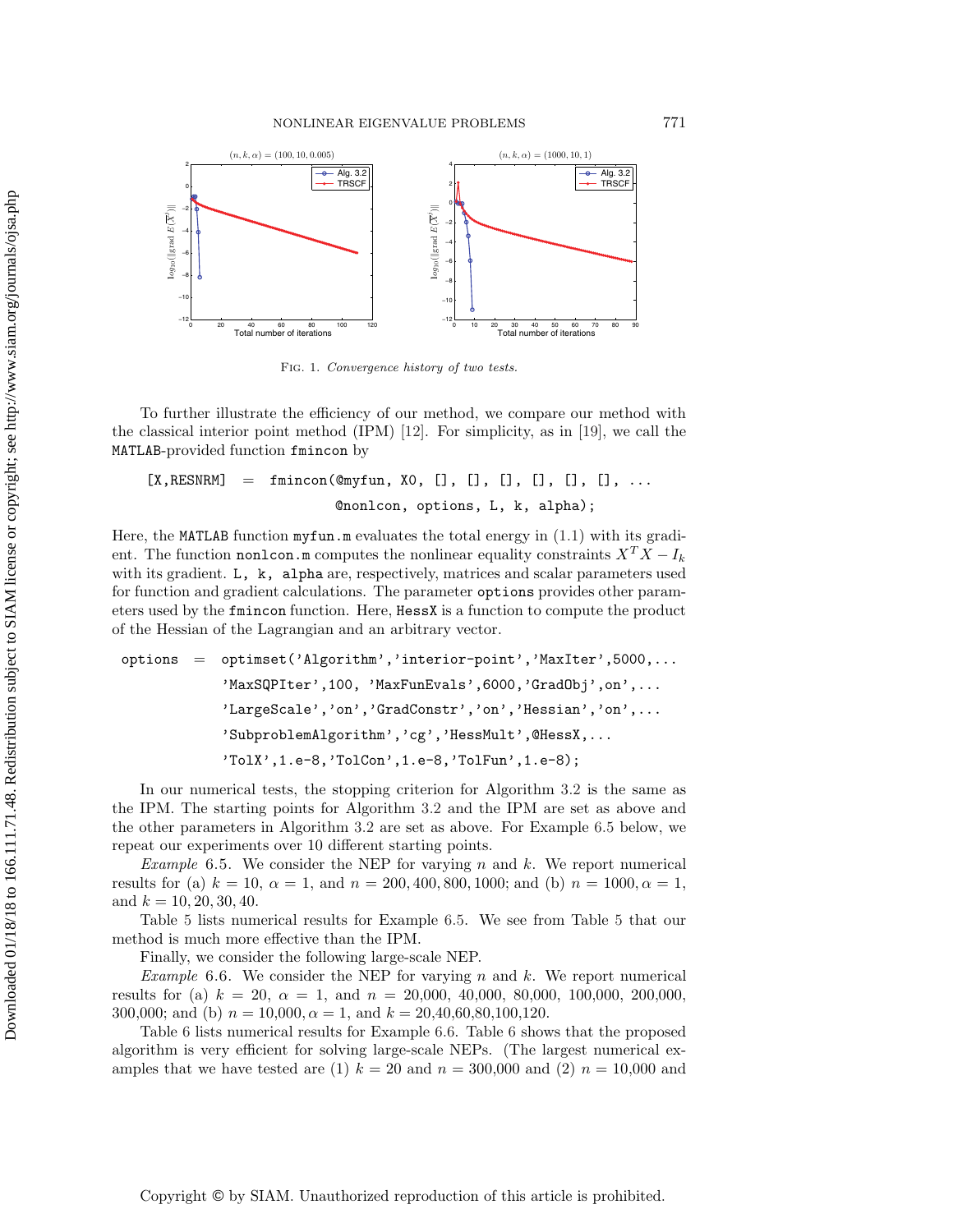| Alg.       | $\boldsymbol{n}$ | cpu time     | IT.  | NF.   | NCG.    | Res.                     |
|------------|------------------|--------------|------|-------|---------|--------------------------|
|            | 200              | $0.0359$ s   | 8.0  | 10.0  | 16.9500 | $7.6187 \times 10^{-11}$ |
| Alg. 3.2   | 400              | $0.2387$ s   | 8.0  | 10.0  | 17.3000 | $1.8736 \times 10^{-11}$ |
|            | 800              | 0.3619 s     | 8.0  | 10.0  | 17.4250 | $1.0506 \times 10^{-11}$ |
|            | 1000             | 0.4118 s     | 8.0  | 10.0  | 17.4625 | $1.0108 \times 10^{-11}$ |
|            | 200              | $1.0358$ s   | 16.0 | 260.4 | 10.5875 | $8.9404 \times 10^{-9}$  |
| <b>IPM</b> | 400              | 9.2306 s     | 19.0 | 228.5 | 6.1316  | $1.0640 \times 10^{-8}$  |
|            | 800              | $16.0821$ s  | 16.0 | 253.7 | 10.0375 | $2.2648 \times 10^{-8}$  |
|            | 1000             | 28.9007 s    | 26.0 | 301.8 | 4.6462  | $1.5872 \times 10^{-8}$  |
|            |                  |              |      |       |         |                          |
| Alg.       | $\boldsymbol{k}$ | cpu time     | IT.  | NF.   | NCG.    | Res.                     |
|            | 10               | 0.4118 s     | 8.0  | 10.0  | 17.4625 | $1.0108 \times 10^{-11}$ |
| Alg. 3.2   | 20               | $0.7145$ s   | 7.0  | 9.0   | 20.4286 | $2.2575 \times 10^{-8}$  |
|            | 30               | 1.5335 s     | 7.0  | 8.0   | 27.4000 | $6.8743 \times 10^{-8}$  |
|            | 40               | $2.7425$ s   | 7.8  | 8.0   | 37.6571 | $4.1741 \times 10^{-8}$  |
|            | 10               | 28.9007 s    | 26.0 | 301.8 | 4.6462  | $1.5872\times10^{-8}$    |
| <b>IPM</b> | 20               | 226.1640 s   | 60.0 | 560.6 | 3.6767  | $4.4018 \times 10^{-8}$  |
|            | 30               | $800.1073$ s | 98.0 | 850.2 | 3.3388  | $5.1536 \times 10^{-8}$  |

<span id="page-20-1"></span>TABLE  $5\,$ Numerical results for Example [6.5](#page-19-2).

<span id="page-20-2"></span>TABLE  $6$ Numerical results for Example [6.6](#page-19-0).

|                         |              |     | $k = 20, \alpha = 1$ |         |                                                    |  |  |
|-------------------------|--------------|-----|----------------------|---------|----------------------------------------------------|--|--|
| n                       | cpu time     | IT. | NF.                  | $NCG$ . | Res.                                               |  |  |
| 20000                   | 17.7202 s    | 7.0 | 8.0                  | 18.3286 | $1.6802 \times 10^{-7}$                            |  |  |
| 40000                   | 36.0019 s    | 7.0 | 8.0                  | 18.3000 | $1.7313 \times 10^{-7}$                            |  |  |
| 80000                   | 69.4969 s    | 7.0 | 8.0                  | 18.2571 | $1.7518 \times 10^{-7}$                            |  |  |
| 100000                  | 85.0049 s    | 7.0 | 8.0                  | 18.2571 | $1.8369\times10^{-7}$                              |  |  |
| 200000                  | 152.7234 s   | 7.0 | 8.0                  | 18.3286 | $1.7869 \times 10^{-7}$                            |  |  |
| 300000                  | 203.7217 s   | 7.0 | 8.0                  | 18.3143 | $1.8667 \times 10^{-7}$                            |  |  |
| $n = 10000, \alpha = 1$ |              |     |                      |         |                                                    |  |  |
|                         |              |     |                      |         |                                                    |  |  |
| $\mathbf k$             | cpu time     | IT. | NF.                  | NCG.    | Res.                                               |  |  |
| 20                      | 8.7017 s     | 7.0 | 8.0                  | 18.3714 |                                                    |  |  |
| 40                      | 34.4918 s    | 7.0 | 8.0                  | 36.9143 | $1.6110 \times 10^{-7}$<br>$5.3578 \times 10^{-8}$ |  |  |
| 60                      | 76.9600 s    | 7.0 | 8.0                  | 53.0429 |                                                    |  |  |
| 80                      | $131.6056$ s | 7.0 | 8.0                  | 65.7286 | $1.0157\times10^{-7}$<br>$2.9916 \times 10^{-7}$   |  |  |
| 100                     | 215.4530 s   | 7.0 | 8.0                  | 85.6714 | $2.0304\times10^{-7}$                              |  |  |

 $k = 120$ . For case (1), there are  $k(n - k) = 5,999,600$  unknowns in problem [\(3.2\)](#page-4-0), while for case (2), the number of unknowns is  $k(n - k) = 1, 185,600$ .)

<span id="page-20-0"></span>**7. Conclusions.** This paper is concerned with the solution of NEPs. We propose a Riemannian Newton algorithm for solving the corresponding total energy minimization problem subject to the orthogonality constraint. The Riemannian gradient and Riemannian Hessian of the total energy function are derived, and a matrix-form Riemannian Newton algorithm is presented. Under some mild conditions, we establish the global and quadratic convergence of the proposed method. Numerical results demonstrate our method is very efficient for large-scale problems. Our numer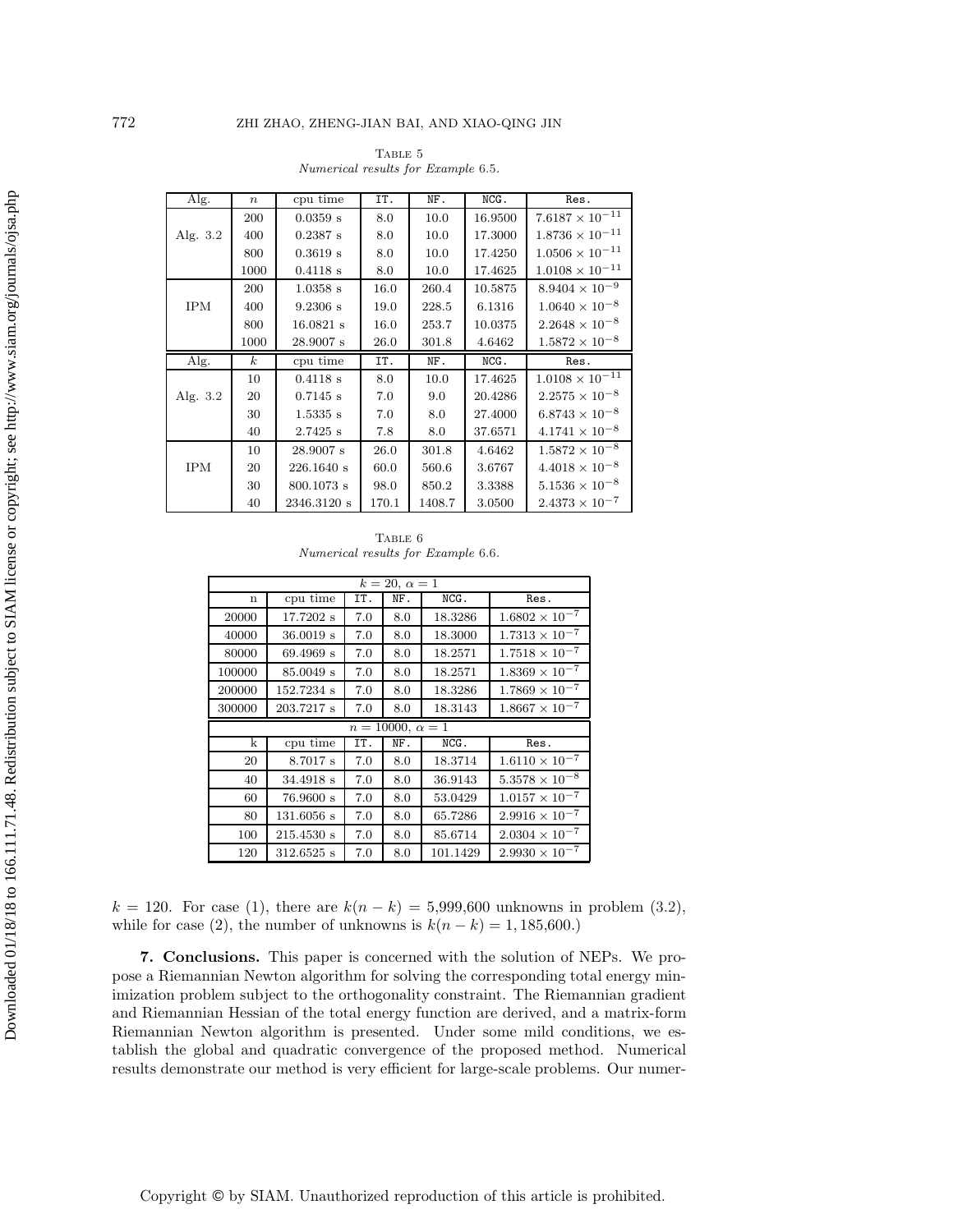ical experiments show that the linear equation [\(3.9\)](#page-7-3) may be ill-conditioned when the parameter  $k$  is large. In this case, the propositioned CG method with a good preconditioner may reduce much computing time and thus improve the efficiency [\[14,](#page-21-19) [23\]](#page-22-22). This needs further study. Another interesting topic is application of our method to the total energy minimization in electronic structure [\[32,](#page-22-10) [34,](#page-22-11) [40,](#page-22-13) [41\]](#page-22-14).

**Acknowledgments.** We would like to thank the associate editor and the referees for their valuable comments and suggestions, which have considerably improved this paper.

## REFERENCES

- <span id="page-21-10"></span>[1] P.-A. Absil, C. G. Baker, and K. A. Gallivan, Trust-region methods on Riemannian manifolds, Found. Comput. Math., 7 (2007), pp. 303–330.
- <span id="page-21-8"></span>[2] P.-A. ABSIL, R. MAHONY, AND R. SEPULCHRE, Optimization Algorithms on Matrix Manifolds, Princeton University Press, Princeton, NJ, 2008.
- <span id="page-21-14"></span>[3] P.-A. ABSIL AND J. MALICK, Projection-like retractions on matrix manifolds, SIAM J. Optim., 22 (2012), pp. 135–158.
- <span id="page-21-13"></span>[4] R. L. Adler, J.-P. Dedieu, J. Y. Margulies, M. Martens, and M. Shub, Newton's method on Riemannian manifolds and a geometric model for the human spine, IMA J. Numer. Anal., 22 (2002), pp. 359–390.
- <span id="page-21-2"></span>[5] T. A. Arias, M. C. Payne, and J. D. Joannopoulos, Ab initio molecular dynamics: Analytically continued energy functionals and insights into iterative solutions, Phys. Rev. Lett., 69 (1992), pp. 1077–1080.
- [6] Z. J. Bai, S. Serra-Capizzano, and Z. Zhao, Nonnegative inverse eigenvalue problems with partial eigendata, Numer. Math., 120 (2012), pp. 387–431.
- <span id="page-21-3"></span>[7] P. BENDT AND A. ZUNGER, New approach for solving the density-functional self-consistent-field problem, Phys. Rev. B, 26 (1982), pp. 3114–3137.
- <span id="page-21-17"></span>[8] D. BERNSTEIN, *Matrix Mathematics: Theory, Facts, and Formulas*, 2nd ed., Princeton University Press, Princeton, NJ, 2009.
- <span id="page-21-11"></span>[9] D. P. Bertsekas, Nonlinear Programming, 2nd ed., Athena Scientific, Belmont, MA, 1999.
- [10] W. M. BOOTHBY, An Introduction to Differentiable Manifolds and Riemannian Geometry, 2nd ed., Academic Press, New York, 2007.
- <span id="page-21-0"></span>[11] C. Le BRIS, *Computational chemistry from the perspective of numerical analysis*, Acta Numer. 14 (2005), pp. 363–444.
- <span id="page-21-15"></span>[12] R. H. BYRD, M. E. HRIBAR, AND J. NOCEDAL, An interior point algorithm for large-scale nonlinear programming, SIAM J. Optim., 9 (1999), pp. 877–900.
- <span id="page-21-1"></span>[13] E. CANCES AND C. L. BRIS, On the convergence of SCF algorithms for the Hartree-Fock equations, Math. Model. Numer. Anal., 34 (2000), pp. 749–774.
- <span id="page-21-19"></span><span id="page-21-16"></span>[14] R. CHAN AND X. JIN, An Introduction to Iterative Toeplitz Solvers, SIAM, Philadelpha, 2007. [15] T. De Luca, F. Facchinei, and C. Kanzow, A semismooth equation approach to the solution
- <span id="page-21-4"></span>of nonlinear complementarity problems, Math. Program., 75 (1996), pp. 407–439. [16] A. EDELMAN, T. A. ARIAS, AND S. T. SMITH, The geometry of algorithms with orthogonality
- <span id="page-21-5"></span>constraints, SIAM J. Matrix Anal. Appl., 20 (1998), pp. 303–353. [17] J. B. FRANCISCO, J. M. MARTÍNEZ, AND L. MARTÍNEZ, Globally convergent trust-region methods for self-consistent field electronic structure calculations, J. Chem. Phys., 121 (2004), pp. 10863–10878.
- <span id="page-21-6"></span>[18] J. B. FRANCISCO, J. M. MARTÍNEZ, AND L. MARTÍNEZ, *Density-based globally convergent trust*region methods for self-consistent field electronic structure calculations, J. Math. Chem., 40 (2006), pp. 349–377.
- <span id="page-21-7"></span>[19] W. GAO, C. YANG, AND J. MEZA, Solving a Class of Nonlinear Eigenvalue Problems by Newton's Method, Technical report, Lawrence Berkeley National Laboratory, Berkeley, CA, 2009.
- <span id="page-21-9"></span>[20] G. H. Golub and C. F. Van Loan, Matrix Computations, 4th ed., Johns Hopkins University Press, Baltimore, 2013.
- <span id="page-21-12"></span>[21] M. W. HIRSCH, Differential Topology, Grad. Texts in Math. 33, Springer-Verlag, New York, 1976.
- <span id="page-21-18"></span>[22] R. Horn and C. Johnson, Topics on Matrix Analysis, Cambridge University Press, Cambridge, UK, 1994.